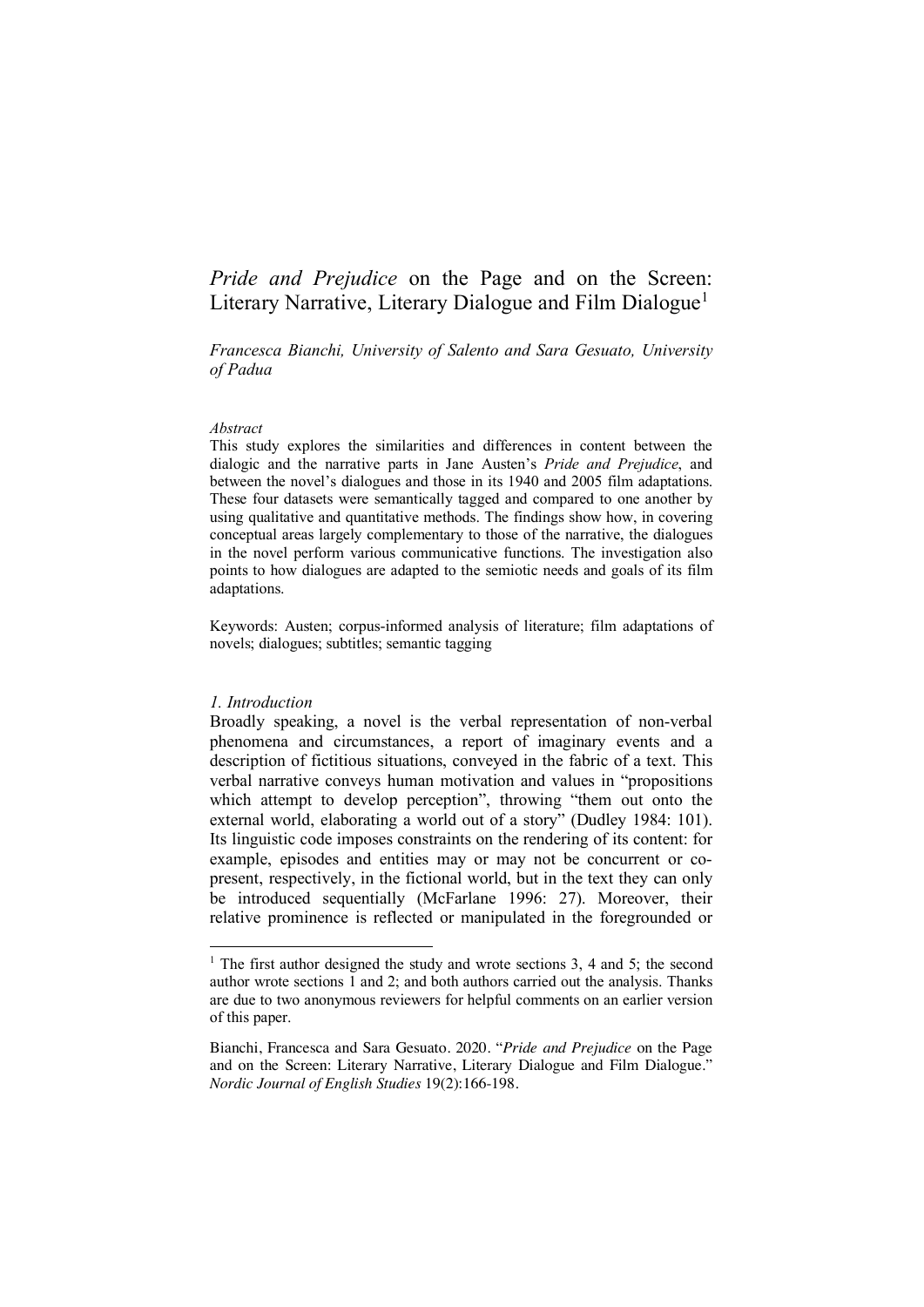backgrounded syntactic structures of the sentences, and the ways in which they are defined, described and classified co-vary with the author's specific lexico-stylistic choices. That is, a novel presents its narrative through its wording, which is never conceptually neutral, but rather shapes content. As Leech and Short (2007: 100-106) illustrate, in a fictional work, even minute variants of a given sentence, from which what is apparently the "same" event can be inferred, have stylistic values. That is, semantic, syntactic and grapho-phonological variations convey different senses, a phenomenon of which writers are acutely aware (pp. 107-108).

A film is also a non-neutral representation of events and situations, one out of many possible alternative versions of the same circumstances. Unlike novels, films work "from perception toward signification, from external facts to interior motivations and consequences, from the givenness of a world to the meaning of a story cut out of that world" (Dudley 1984: 101). A film's signs sensuously and perceptually represent what in the text is rendered conceptually and symbolically (McFarlane 1996: 27). Furthermore, unlike novels, films are multi-modal interpretations of stories. They rely on various semiotic codes: sounds and music, still and moving images, and of course words, mostly in dialogues (McFarlane 1996: 26, 29). These codes interact, often simultaneously (McFarlane 1996: 27), weaving a variegated and multidimensional narrative fabric.<sup>2</sup> As a result of this, films communicate at several levels (Boozer 2008: 1).

There is an intricate interplay between verbal and visual modes of expression in films. Film dialogue informs viewers about the theme, plot, characters and circumstances of a story (Zettl 2008: 340). It guides and supports the audience in the interpretation of the storyline and in understanding relationships between characters, including characters' attitude, mood and personality (Bianchi 2015: 242). Likewise, filmic images define the background and setting in which action takes place, and render characters physically concrete. They also provide sociocultural references through the characters' appearance and demeanour. Besides aesthetically affecting viewers (Zettl 2008), images act on the conscious and subconscious mind, conveying spatiotemporal

 <sup>2</sup> The interplay of these elements in video production and broadcast is described in Zettl (2008).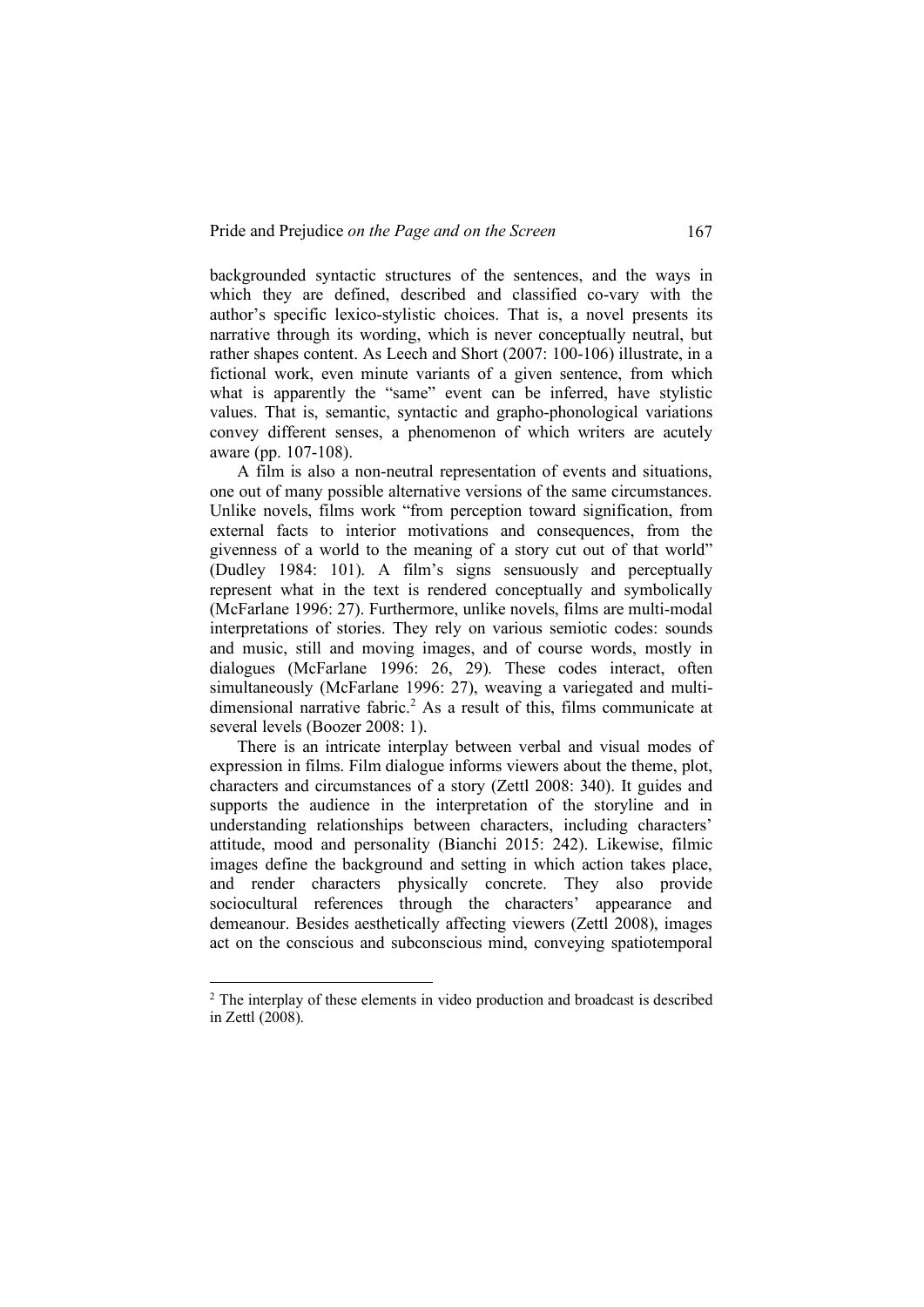and/or sociocultural information and recalling additional images, knowledge, collective and individual memories to viewers' minds (Bianchi 2015: 240). Film adaptations of literary works are therefore complex cultural constructs.3 They require multimodal equivalents of the narrative exposition, which includes metaphors and interior character observations (Boozer 2008: 7).

Research generally takes into consideration the various components of film adaptations and how these are creatively employed by film makers. The most typical question addressed is how faithfully it represents the content and sequencing of the original text (Dudley 1984: 96-97; McFarlane 1996: 8). However, attention has also been drawn to its dynamic intertextuality (e.g. its literary influences, cultural milieu and context; Aragay and López 2005: 203; Cobb 2008: 281-283), its authenticity (i.e. its rendering of the essence or spirit of the novel; Dudley 1984: 100) and its use of the source text to serve its own ideology (Orr 1984, quoted in McFarlane 1996: 10). Scholars have therefore identified several modes of relation between literary texts and their film adaptations: borrowing, intersection and fidelity of transformation regarding the letter or the spirit of the text (Dudley 1984: 98-100; McFarlane 1996: 8-9); literal reading, general correspondence and distant referencing (Boozer 2008: 9); transposition, commentary and analogy (Wagner 1975: 222, quoted in McFarlane 1996: 10-11); fidelity, reinterpretation and using the source material as the occasion for original work (Klein and Parker 1981: 9-10, quoted in McFarlane 1996: 13); and transfer versus adaptation (McFarlane 1996: 12). Other issues discussed are the aesthetic value and cultural meanings of the literary and filmic texts in their temporal contexts (Boozer 2008: 10) and the collaborative nature of filmmaking (Cobb 2008: 284-285, 289; Parrill 2002: 50), which "undercuts the idea of the director of the adaptation as the translator of the novel" (Cobb 2008: 285).

Specific issues that have been investigated are: the rewriting of the novel "in dramatic form" (Stovel 2011) and the application of visual techniques practised by writers (McFarlane 1996: 6); the treatment of time (Parrill 2002: 53) with the possible omission (Parrill 2002: 59) or

<sup>&</sup>lt;sup>3</sup> It is beyond the scope of this paper to review film adaptation research in general. Relevant works include McFarlane (1996), Lu (1999) and Scholz (2013). Parrill (2002) provides an analysis focused on film adaptations of Austen's novels.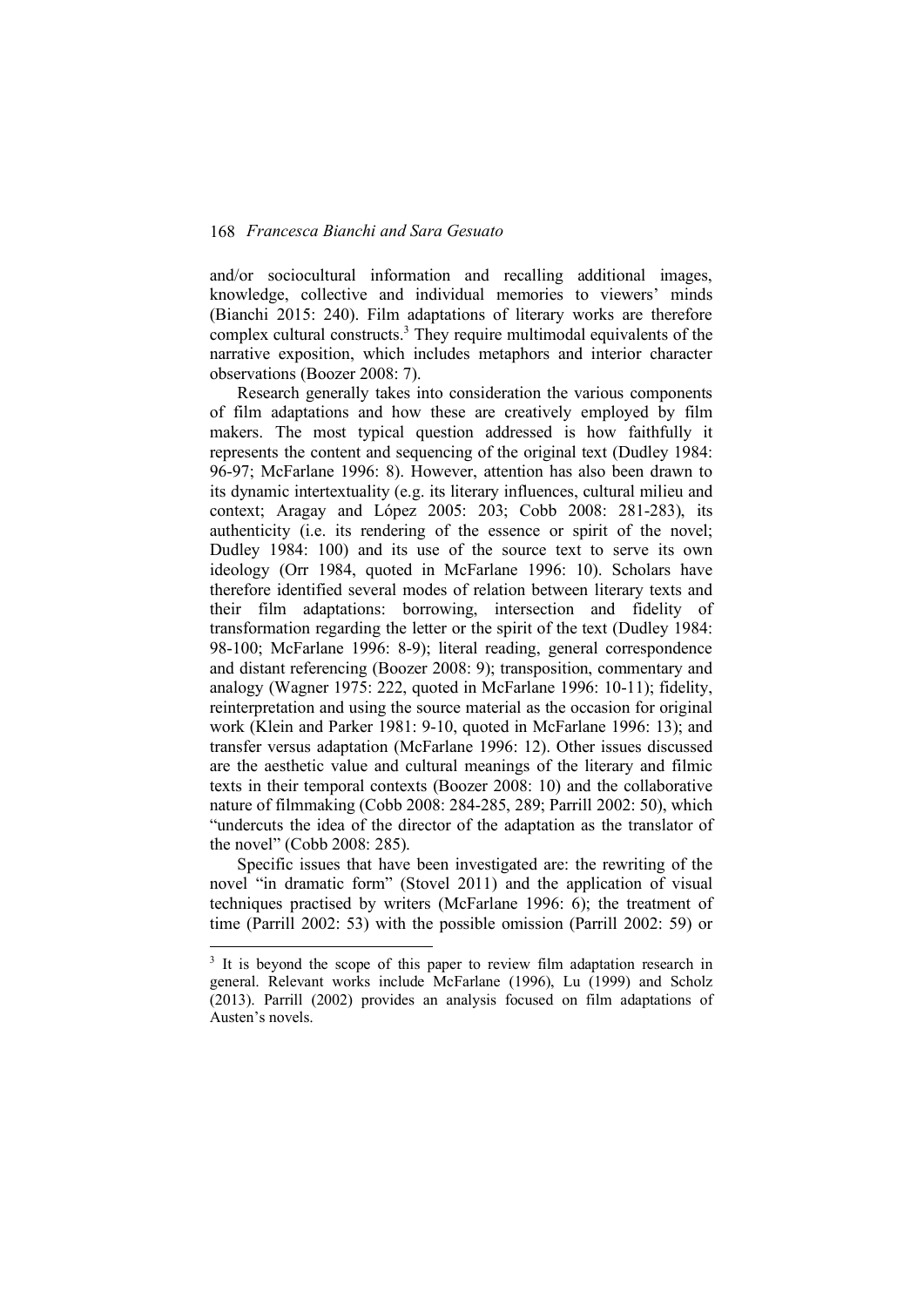addition of scenes (Aragay and López 2005: 211); the use of camera angle techniques to convey various perspectives (Stovel 2007; McFarlane 1996: 17-20) and especially to render characters' gaze (Aragay and López 2005: 206); the bridging of the historical (i.e. linguistic and cultural) gap between the original text and the new audience with the consequent (de-)emphasization of given topics, notions or phenomena (Stovel 2011); the treatment of sound in its informational and orientational function (Zettl 2008: 351), especially for rendering the expressiveness and indirect communication which, in novels, relies implicitly on the body (Hudelet 2005: 176) and for expressing the "materiality of the voice" (Hudelet 2005: 177); the actors' various interpretations of the characters' roles; and the casting of actors against type (Stovel 2011).

Despite their specific characteristics, a novel and its film adaptation are comparable artefacts in that their signs and units elicit a chain reaction of relations that give rise to an unfolding structure, the elaboration of a fictional world (Cohen 1979, quoted in Dudley 1984: 103). A novel and its film adaption, therefore, share narrativity (McFarlane 1996: 12), that is, the use of consecutive signs, whether verbal or visual.

Nonetheless, narration is carried out through partially different means in the two types of fictional works: verbal only in the novel, and verbal and visual in the film (Stovel 2011). More specifically, in novels, the telling of the story is in the hands of the narrator and the characters. Their voices advance the plot and illustrate the topics chosen by the author through "different layers of consciousness" (Mahlberg et al. 2016: 436). In films, instead, it is the characters' voices that dominate; a narrator—in the form of a voice-over or written contextualising information—is generally absent or quantitatively secondary to dialogues (McFarlane 1996: 16), while it is the non-verbal components of the film that support the characters' dialogues in constructing a narratorial viewpoint.

While the interplay of narration and dialogue in novels has received the attention of scholars, the relationship between dialogues in film transpositions and dialogues and narration in the source novel is still an under-investigated topic. This is of interest because, given that novels and films share only one formal component, namely the characters' dialogues, and that, as stated by Stovel (2011), "[a]dapting a novel for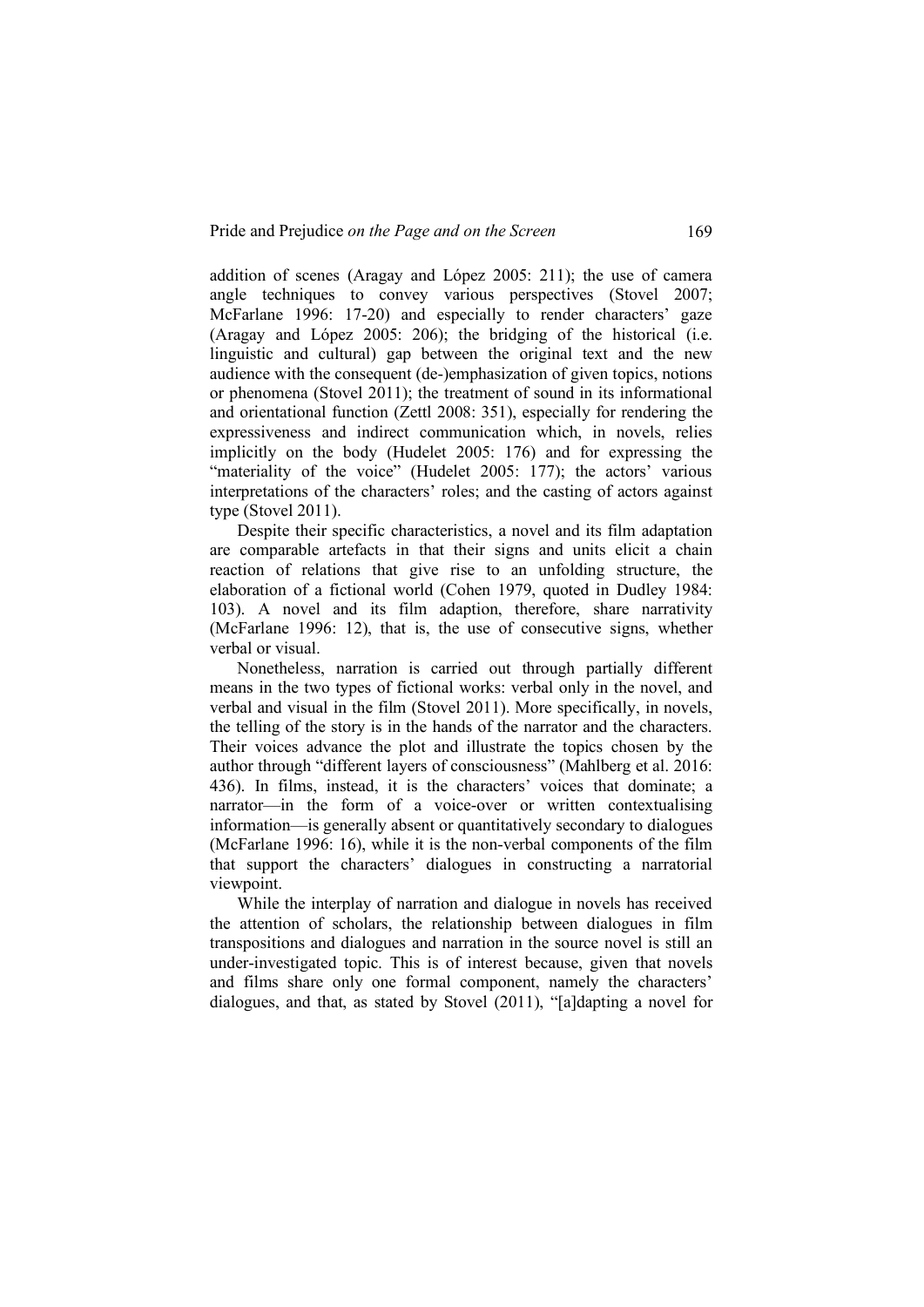the screen involves translating a purely linguistic medium to a primarily visual one", it is difficult to predict what in films will be rendered through words rather than images. In this study we wish to partly explore this issue by comparing and contrasting the most frequent notions expressed in a novel, Jane Austen's *Pride and Prejudice*, and two of its film transpositions—the 1940 film directed by Robert Z. Leonard, and the 2005 film directed by Joe Wright. In particular, we address these research questions: 1) What conceptual areas are covered in the dialogic versus the non-dialogic (i.e. narrative) parts of the novel? 2) What conceptual areas are covered in the dialogues in the films? 3) How different are the novel's dialogues and the films' dialogues in terms of the conceptual areas they cover? To these ends, we examine the lexicalsemantic fields characterising the dialogic and non-dialogic parts of the novel, taken separately, and compare them to those in the film dialogues, as represented in the film subtitles. Our analyses adopt a corpusinformed approach combining quantitative and qualitative methods (see Section 3), and involve the automatic semantic tagging of the texts, the automatic extraction of their key domains and a close reading of the concordance lines in which they are instantiated.

In the rest of the paper we contextualise our study (Section 2), we report on our data collection and analysis procedures (Section 3), and we present and discuss our findings (Section 4), drawing conclusions from them (Section 5).

#### *2. Contextualisation*

Studies of literature can be examined from a critical or a corpusinformed perspective.

#### *2.1 Critical studies*

As is well-known, *Pride and Prejudice* is a romantic novel. It traces the emotional development of its heroine, Elizabeth Bennet, who gradually, and painfully, learns the difference between appearances and reality in her judgement of people's character and behaviour. However, the novel's appeal lies mostly in its portrayal of the sociocultural values and practices of the British Regency period, which Austen subtly makes fun of, from the very first sentence of the novel (Aragay and López 2005: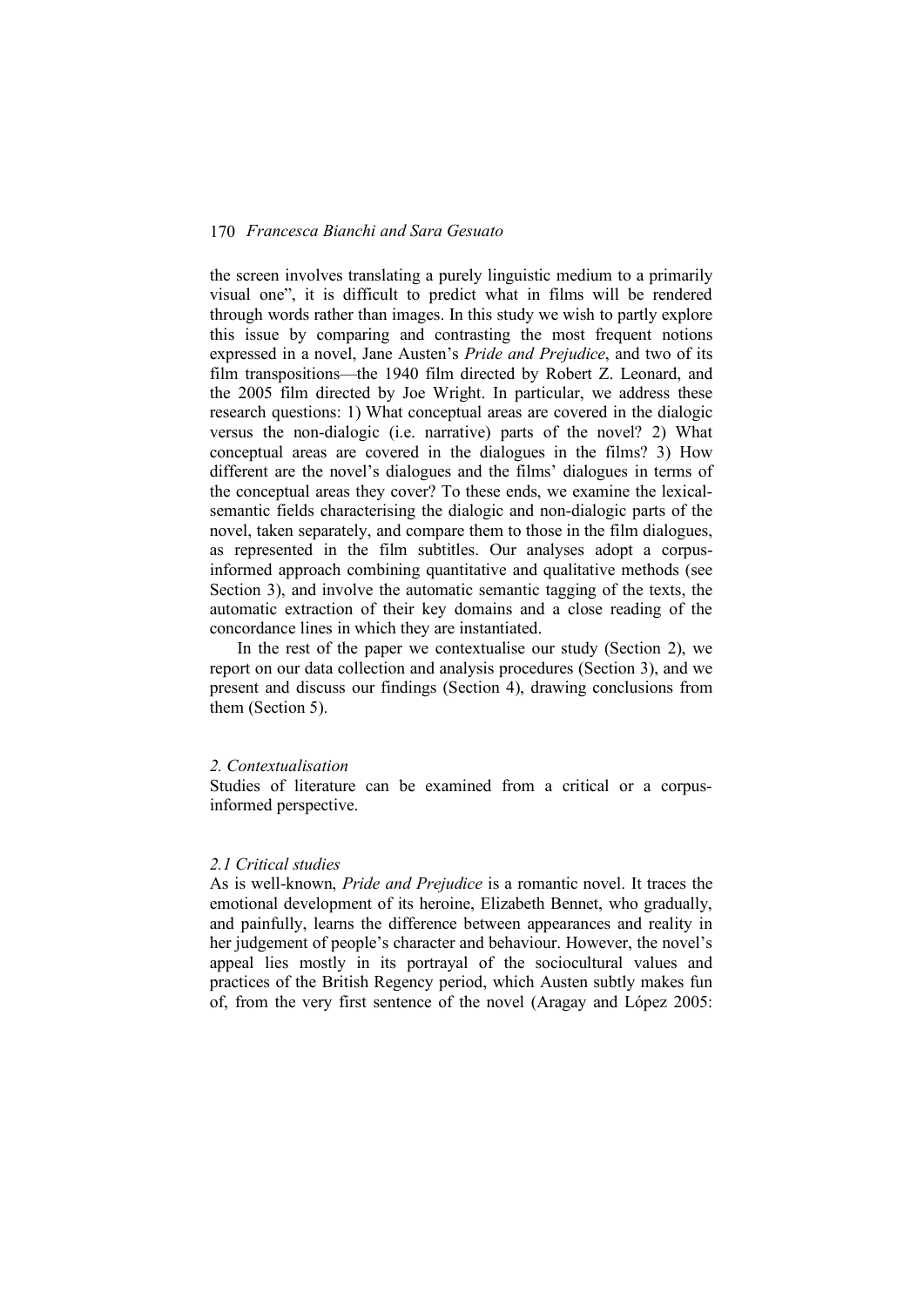207; Parrill 2002: 45). That is, the author shows how members of the upper classes of the time are guided and constrained by cultural conventions, social norms, upbringing and class membership in their thoughts, behaviour and especially in their interactions and relationships. In so doing, Austen also shows their affectations, contradictions and biases, but with benevolent humour.

Literary scholars have examined in depth and interpreted at length the content and style of fictional works. In the case of *Pride and Prejudice*, they have identified the following as the crucial themes of the novel: love and marriage, money and social class differences, family relationships and individual growth, as experienced and understood in the microcosm of the late eighteenth century English gentry (for a succinct review, see Bianchi and Gesuato 2019).

Besides examining the thematic focus of fictional works, literary critics have also long drawn attention to the complementary role played in novels by the narrator's versus the characters' utterances, through which the novel communicates its values and worldview. In particular, it has been pointed out that dialogue and narrative in a novel may represent two poles of a continuum comprising several modes of expression. For example, in his analysis of Jane Austen's *Emma*, Hough (1970: 203-205) distinguishes five types of discourse: 1) the authorial voice, which occurs in reflective passages directly addressed to readers and establishes some complicity with them; 2) the objective narrative, found in passages where the narrator presents factual information about the story and the characters in a neutral way; 3) coloured narrative, where the narrator offers reflections or observations presented from a given character's point of view; 4) free indirect style, when a character's mode of expression is presented embedded in the narrative; and 5) direct speech. Hough observes that it is in the fluid and frequent shifts between different modes of expression that Austen conveys irony, presenting two viewpoints simultaneously (pp. 210). The same strategy also enables her to inconspicuously present accurate, plausible information, "on which a correct judgement could have been made" (p. 213), while letting the reader temporarily "go astray". The author also notes the strong similarity between the language of the narrative sections and the characters' speech in the novel. More specifically, the objective narrative in *Emma* is authoritative, adopting the form of "decent educated discourse" (p. 207), "abstract, evaluative and formally correct" (p. 208),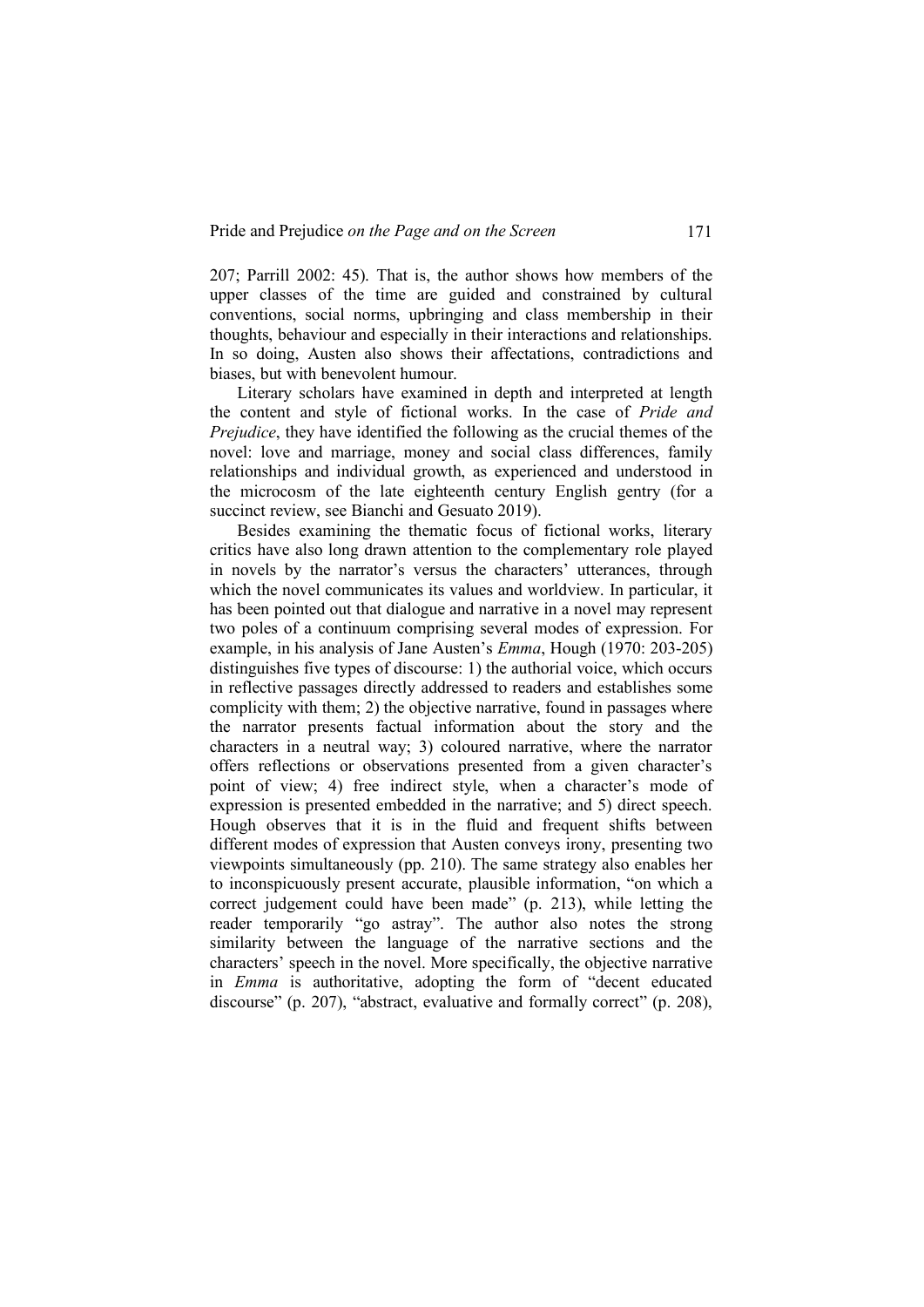thus giving an impression of "majestic impersonality" (p. 209). Hough argues how in *Emma*, the characters display the language of judgement, "thoughtful, well-ordered, analytical and generalizing" (p. 220), "unconcerned with trivia or material circumstances" (p. 221) and characterised by abstract evaluative vocabulary (p. 218), while deviations from this norm are a sign of the characters' social, emotional and/or intellectual inferiority, and of the narrator's disapproval of them (pp. 217-218, 220-221). Overall, Hough's account of *Emma* indicates that the dialogic and narrative planes of expression in Austen's fictional prose provide modulated and mutually reinforcing representations of her fictional worldview.

Several of Austen's works have been adapted for the screen, and scholars have investigated these adaptations too. Studies exploring the content of these works have identified the following themes: romance and female autonomy in *Pride and Prejudice* (Aragay and López 2005: 201, 204, 205); the notions of femininity and masculinity (Aragay and López 2005: 201; Wakefield 2007); the intertwining of public and private life (Scholz 2013: 124-127); the importance of money and social standing for women as achieved through marriage (Scholz 2013: 129; 133-134); the representation of family and social life (Scholz 2013: 134); social class divisions (Scholz 2013: 140); the staging of "dancing as both a metaphor and a model for marriage" (Stovel 2007) and as the dramatisation of courtship (Stovel 2006: 196); and the partnership-rivalry between, and the individuality of, the text and the film adaptation (Snyder 2011: 138-139, 144-145, 151; McFarlane 1996: 6-7).4

# *2.2 Corpus studies*

Corpus-linguistic methods have already been used in the analysis of literary works and film dialogues, including Austen's novels and their

 <sup>4</sup> Surprisingly, however, the screenplay of films is often disregarded as an object of investigation, even though it is "the film's narrative springboard" which "guides screen choices for story structure, characterization, motifs, themes, and genre" (Boozer 2008: 4). Possible reasons are that it undergoes multiple revisions by various people; that it has no independent existence as a finished product; and that it is not meant for the audience (Boozer 2008: 2, 4).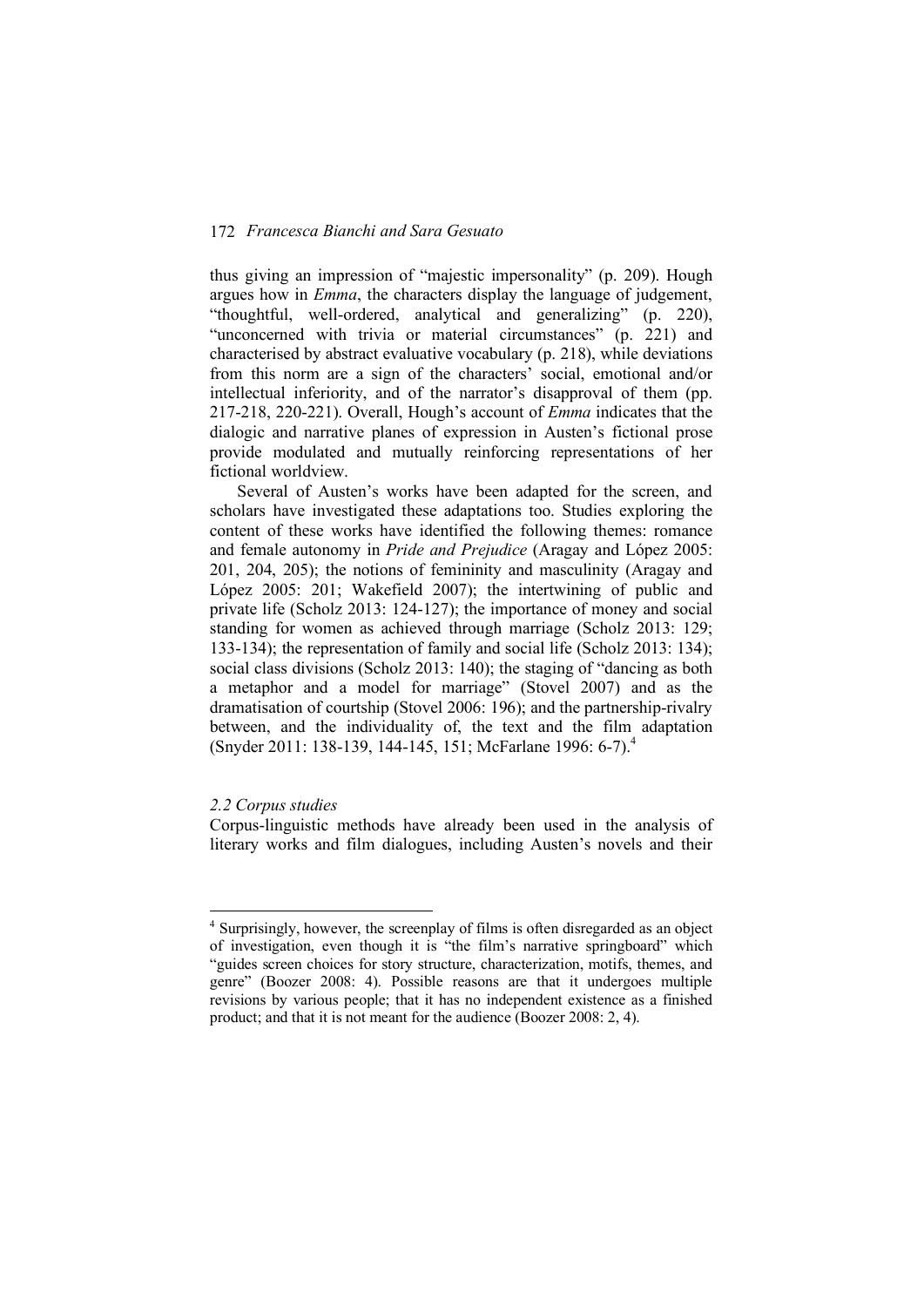film adaptations.<sup>5</sup> Some investigations have explored the aboutness of texts. These studies have confirmed previous critical interpretations of works of fiction, on the basis of quantitative lexical-phraseological data. For example, Fischer-Starcke's (2010) analysis of the lexis of *Pride and Prejudice* shows that the novel focuses on the themes of family and interpersonal relationships, women and men, the military, mental concepts and emotions, love and courtship, and communication.

Other studies have focused on film dialogue. For example, Bianchi's (2016) automated and manual semantic analysis of the 2005 film *Pride & Prejudice* reveals that this is focused on such themes as positive and negative feelings (e.g. romantic love, family affection, pride), family and interpersonal relationships, social life events (e.g. dancing, talking, visiting), and social norms (e.g. manners, obligations). Similarly, Bianchi and Gesuato (2019) evidenced how the 1940 and 2005 films share themes related to the plot, namely feelings, interpersonal relationships and sensitivity to social values, but also how the earlier film is more focused on the topic of merits and demerits, while the more recent one on that of individual relationships.

Nowadays, corpus linguistic tools enable scholars to selectively focus their attention on the dialogic versus the narrative planes of fictional discourse. For example, Mahlberg et al. (2016) showed that the dialogic versus narrative components of a novel may have distinct stylistic properties (e.g. Mahlberg et al. 2016), with speech effectively differentiating characters (p. 452) and narrative parts describing the fictional world (p. 454).

<sup>&</sup>lt;sup>5</sup> Corpus-linguistic analyses often involve identifying the most frequent words or word combinations in texts and tracing their dispersion across chapters, or extracting from texts the words that are unusually frequent compared to other texts and grouping them into semantic fields. When applied to works of fiction, such an approach may for example help to identify the topics discussed and the points in the text where they are first introduced, the stylistic/register choices peculiar to given characters, the authorial point of view as evidenced in evaluative terms, or the stylistic distinctiveness of an author or genre. The advantages of a corpus-linguistic approach to the study of literary texts are that it provides "an empirical basis for interpretation" (Stubbs 2001: 125)—thanks to the identification of patterns (Stubbs 2001: 140)—and that its validity can be checked and refined through replication (Stubbs 2001: 123).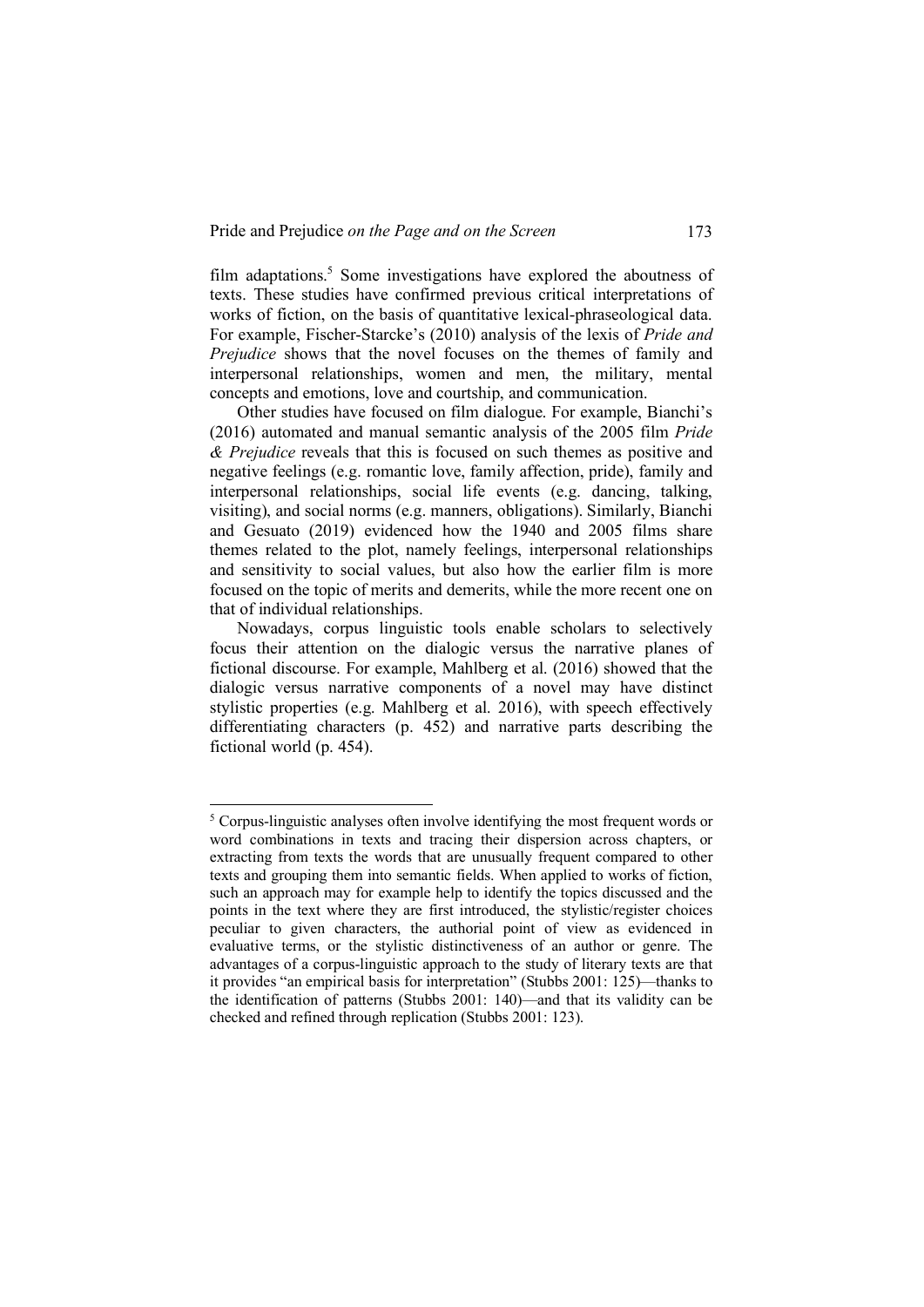To our knowledge, however, no corpus linguistic study has investigated the possibly distinctive contribution made by characters' speech—as opposed to the narrator's discourse—to the thematic makeup of a fictional story, let alone whether and how the topics of characters' speech change when transferred from the page to the screen. To partially fill this gap, we set out to employ corpus methods to identify and describe the conceptual areas covered in the dialogic and nondialogic components of *Pride and Prejudice*, and to compare the dialogues in the novel to the characters' dialogues in its screen adaptations.

#### *3. Materials and Methods*

We analysed and compared Jane Austen's novel *Pride and Prejudice* and its 1940 and 2005 film versions. The 1940 film is often classified as a screwball comedy (Stovel 2013; Parrill 2002). This is a Hollywood genre that was very popular from the early 1930s to the mid-1940s. It is characterised, among other things, by its emphasis on funny, farcical situations and characters (Gehring 2002) and by fast-talking, witty repartee (Otnes and Pleck 2003). The 2005 film, on the other hand, is a British romantic comedy (Chan 2007; Martin 2007; Woodworth 2007) and also a heritage film insofar as it shows spectacular landscapes and formal events in ornate interiors; however, it does not totally adhere to the heritage tradition, considering that it also represents the realistic details of agricultural economy (Dole 2007). The two film transpositions therefore belong to different periods, genres and cultural traditions (US versus UK).

We first created the corpora necessary for the linguistic analysis. We accessed the full text of the novel *Pride and Prejudice* through CLiC, a web corpus-concordancing tool specifically designed for the analysis of literary texts (Mahlberg et al. 2016; clic.bham.ac.uk), and which contains a wide selection of 19th century novels. The texts in the CLiC database are annotated so as to distinguish the characters' utterances—i.e. the dialogues, labelled *quotes* on the CLiC platform—from other parts of the text, i.e. the non-dialogues, labelled *non-quotes* on the CLiC platform. The non-dialogues include both pure narrative segments and suspensions, the latter being those narrative segments that interrupt characters' quoted speech. CLiC users can search the full text of a novel,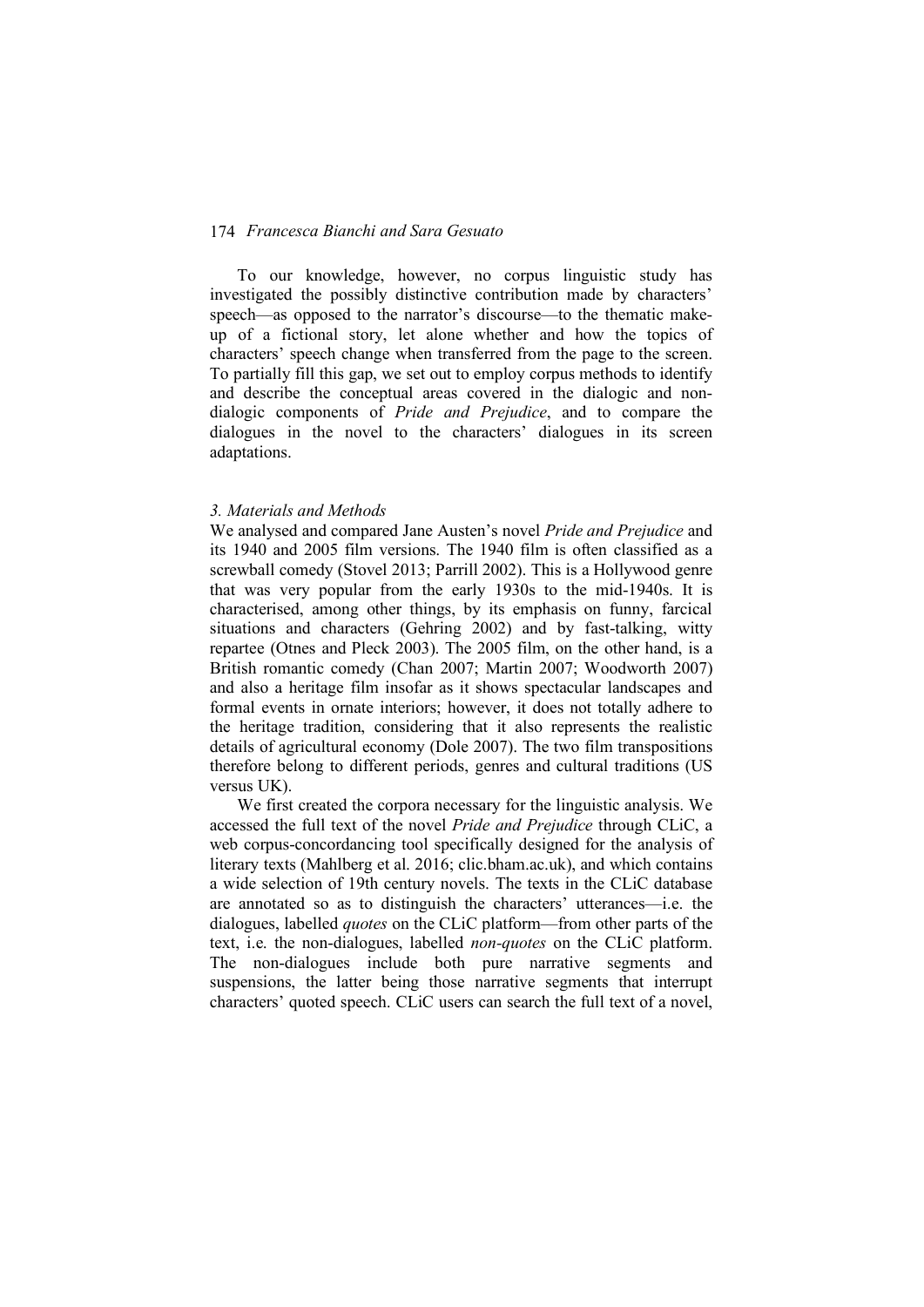or specific parts of it. In the current study, we used the CLiC database to extract the dialogues and non-dialogues from *Pride and Prejudice*, thus creating two corpora, which we will here call *novel\_d* (50,348 words) and *novel nd* (65,080 words), respectively. From the two films, we instead collected the dialogues by extracting the English subtitles from their official DVDs. This led to the creation of the *1940 corpus* (15,220 words) and the *2005 corpus* (14,992 words).

Next, we carried out an automated analysis of the four corpora by using Wmatrix (Rayson 2003). This is a corpus analysis and concordancing tool that performs automatic Part-of-Speech tagging and semantic tagging (i.e. classification of terms according to semantic fields). Semantic tagging brings two major advantages over other corpusanalysis tools. One is that it groups all inflected forms of a given word together within the same semantic field (Archer and Rayson 2004), and the other is that each semantic field groups together all the words that are relevant to the same semantic space, including low-frequency words, which would most likely be overlooked in searches carried out with other methods (Rayson 2008: 543). In Wmatrix, semantic tagging is executed by the Semantic Analysis System developed at the Lancaster University Centre for Computer Corpus Research on Language, called *USAS*. Its lexical processing is based on semantic lexicons and frequency statistics. This means that the attribution of a word to a semantic field is a decontextualized process, with all the limits that follow (see below). However, it is enhanced by the fact that Wmatrix recognises not only single terms, but also multi-word expressions (e.g. *Caroline Bingley*, *having to*, *in love*, or *took place*). Therefore, when a group of words collectively encode one unit of meaning, they are assigned together to a given semantic field (e.g. *Caroline Bingley*: Z1: Personal names; *having to*: S6+: Strong obligation or necessity).

Wmatrix can also produce keyword lists (i.e. lists of unusually frequent words), key Part-of-Speech lists (i.e. lists of unusually frequent Part-of-Speech tags) and key concept lists (i.e. lists of unusually frequent semantic tags). Key concepts (a.k.a. key domains) are an extension of the keyword notion, and identify unusually frequent semantic areas that emerge in a given corpus when its tagged semantic fields are statistically compared against those of another corpus. The degree of outstandingness (i.e. unexpected prominence or non-prominence) of a given item (e.g. semantic tag) in the corpus under investigation is called *keyness*, and is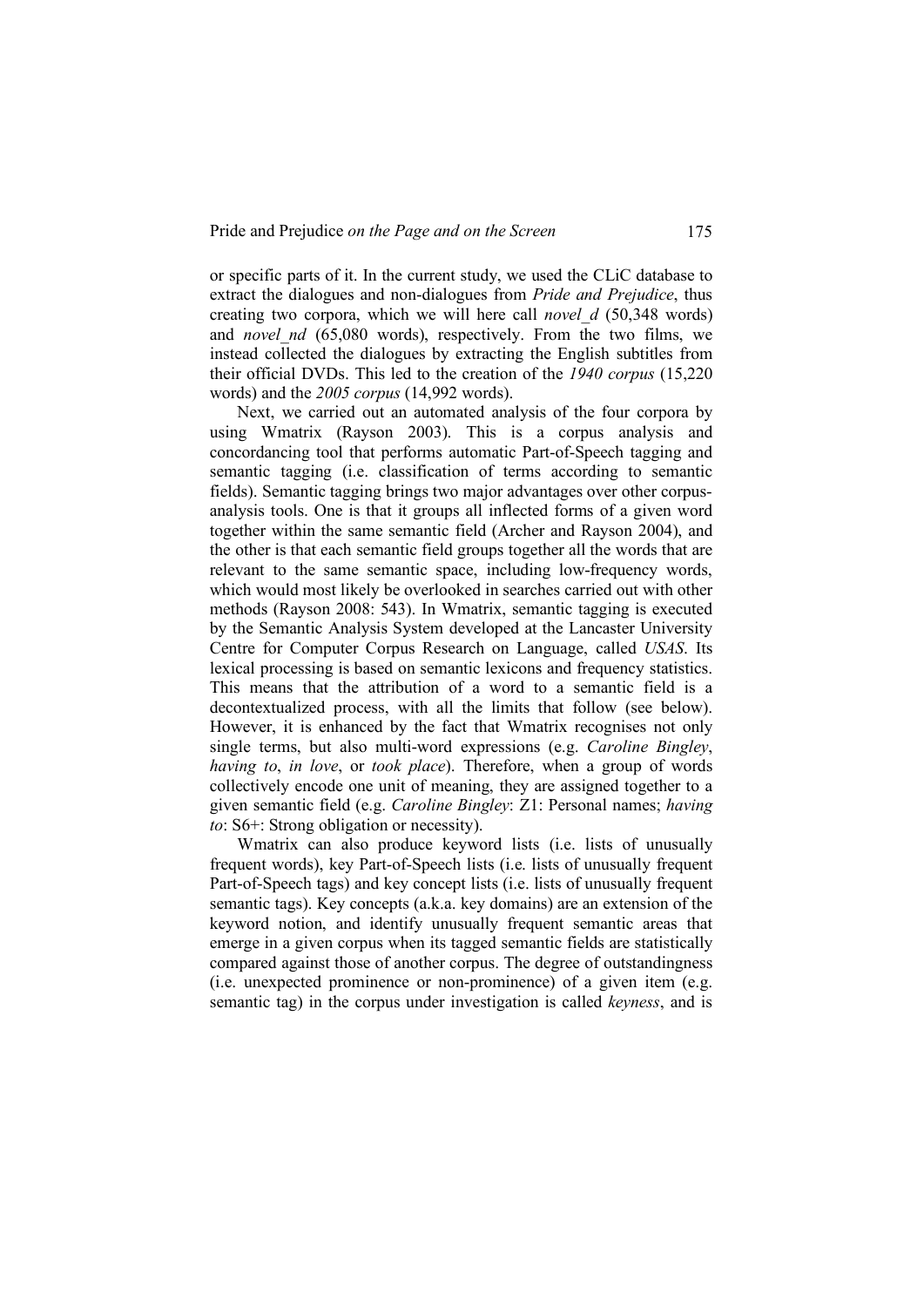established through statistical analysis—chi-square and log-likelihood (LL) being the most frequently used tests for this purpose.<sup>6</sup>

Specifically, we used Wmatrix to semantically tag the four corpora and extract key domains within them. In keeping with previous studies on literary works (e.g. Culpeper, Archer and Rayson 2009) and film dialogues (Bianchi 2016; Bianchi and Gesuato 2019), we used LL as a statistical measure of keyness, and focused on key domains with LL > 15.13 ( $p \le 0.0001$  1d.f.). The semantic classification provided in the USAS tagset is not always fully satisfactory, as exemplified in the second column of Table 1. For example, figurative uses of terms are not recognised as such, but rather classified literally (see examples [1], [5] and [9]). Also, a word that potentially encodes more than one sense is automatically assigned to a given semantic field only on the basis of one (possibly the most frequent) of its semantic traits, that is, without consideration for the context in which it occurs, which might require the activation of other semantic traits (see examples [7], [3], [11] and [12]).

For the above-mentioned reasons, we found it necessary to perform a manual analysis of the concordance lines<sup>7</sup> of the terms belonging to the key domains identified in the novel. This involved paying attention to the co-text of the given terms and the situations or events being recounted in larger stretches of text surrounding those terms.<sup>8</sup> Concordance lines were inductively reorganised into larger conceptual areas cutting across key domains.9 One coder intuitively classified each line after repeated

 <sup>6</sup> For a quick explanation of these statistics applied to keyness, see for example, the following page by David Brown: http://www.thegrammarlab.com/?p=193.

 $\frac{7}{7}$  Concordance lines are lines of text of a pre-defined length which show a given word or phrase in the middle of the text string (i.e. as the so-called *node term/expression*) and some co-text to its left and right. Concordance lines make it possible to read a text "vertically", for a clearer view of the semanticgrammatical relation between the node term/expression and its co-text.

 $8$  More generally, as the creator of Wmatrix observes, "[c]areful manual analysis of concordances of key words and key domains is obviously required to check for mistagging and poor dispersion of high frequency items" (Rayson 2008: 544).

<sup>&</sup>lt;sup>9</sup> We use the term *conceptual area* to identify a portion of semantic space that given lexical items are similarly relevant to and which may or may not represent a theme, i.e. a subject for discussion. Therefore, *conceptual area* is our label for the semantic areas we identified through a manual analysis of the automatically extracted key domains.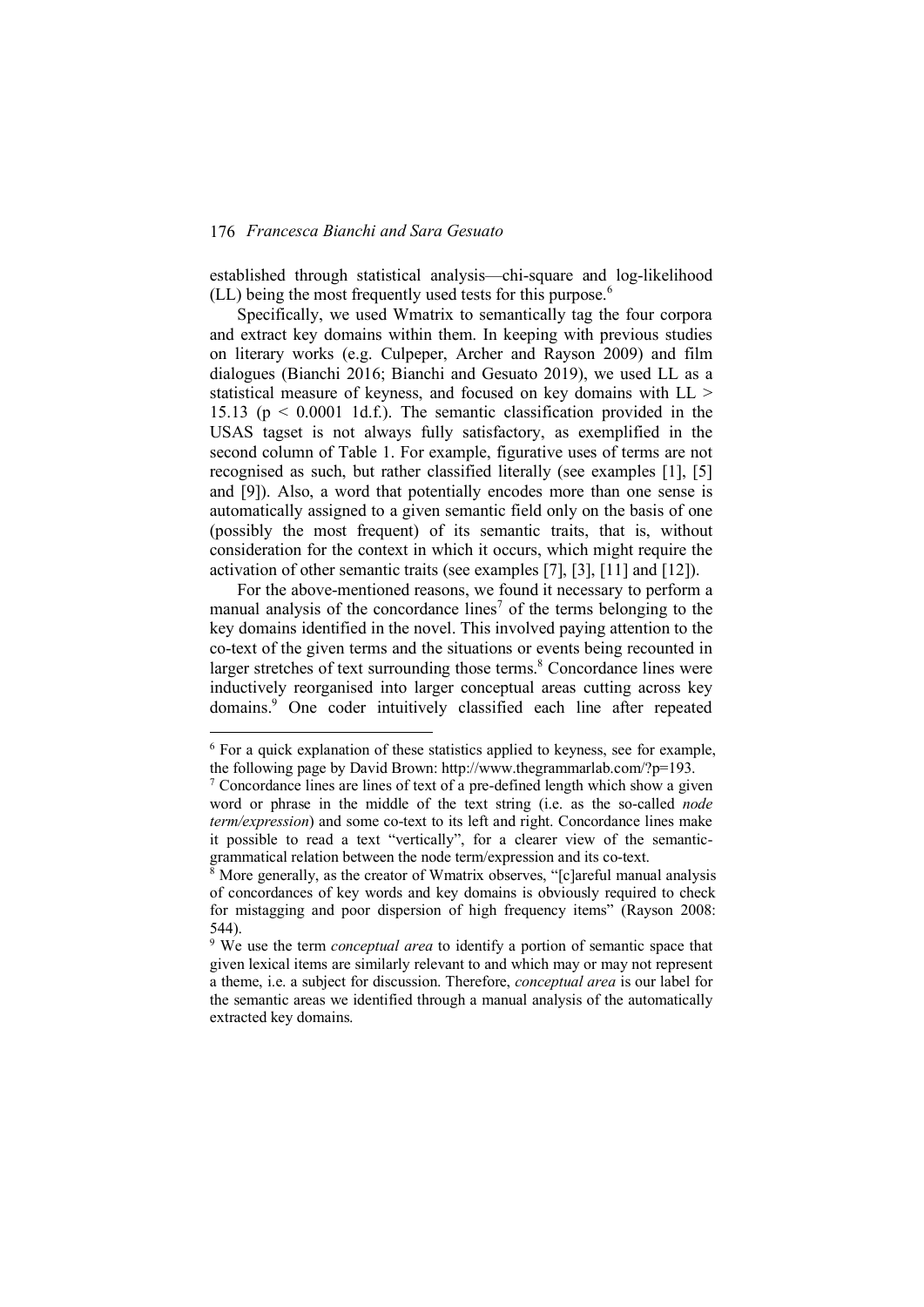readings, while the other coder checked the classification. When in disagreement, the co-text and context of the concordance lines were discussed together; when agreement was not reached, the lines were assigned to the category *Other*. We coded one corpus at a time. Whenever new conceptual areas emerged, we revised our previous codings. When a word or multi-word unit appeared to belong to multiple conceptual areas, we assigned it to all of them (e.g. *Jane* is the name of a specific character and was always classified as such; furthermore, the instances of *Jane* used as vocative were also classified as examples of spoken traits).

Some examples of our manual classification are provided in Table 1. Throughout the paper, conceptual areas are reported in small caps.

Finally, we contrasted the four corpora at the level of conceptual areas from a combined qualitative and quantitative perspective. To this aim we considered two factors. The first is the relative weight of a given conceptual area, as expressed by the frequency of its instantiation, i.e. the percentage of words or multi-word units representing it over the overall number of words in the relevant corpus. The other factor is the number and type of semantic fields contributing to a given conceptual area, as these are indicators of lexical variation. The results of the analyses are reported in the following section.

| Semantic tag       | <b>Concordance line</b>                   | Conceptual area       |
|--------------------|-------------------------------------------|-----------------------|
| I1.1-: Money: Lack | <i>if that is all, I have a very poor</i> | <b>JUDGEMENT</b>      |
|                    | opinion of young men who live             |                       |
|                    | in                                        |                       |
| I1.1-: Money: Lack | he is rich, and many others are           | <b>DESCRIPTION OF</b> |
|                    | poor. I speak feelingly. A                | <b>PEOPLE</b>         |
|                    | younger so                                |                       |
| $E2+$ : Like       | ever, the happiness of a most             | <b>JUDGEMENT</b>      |
|                    | beloved sister? I have every              |                       |
|                    | reason                                    |                       |
| $E2+:$ Like        | are very few of us who do not             | MENTAL ACTIONS,       |
|                    | cherish a feeling of self-                | <b>FEELING AND</b>    |
|                    | complacency                               | <b>ATTITUDES</b>      |
| B1: Anatomy and    | hearing Miss Bingley's voice,             | MENTAL ACTIONS,       |
| physiology         | Elizabeth was roused by                   | <b>FEELING AND</b>    |
|                    | receiving from her a cold                 | <b>ATTITUDES</b>      |
|                    | inquiry                                   |                       |

Table 1. Examples of manual re-classification of concordance lines into conceptual areas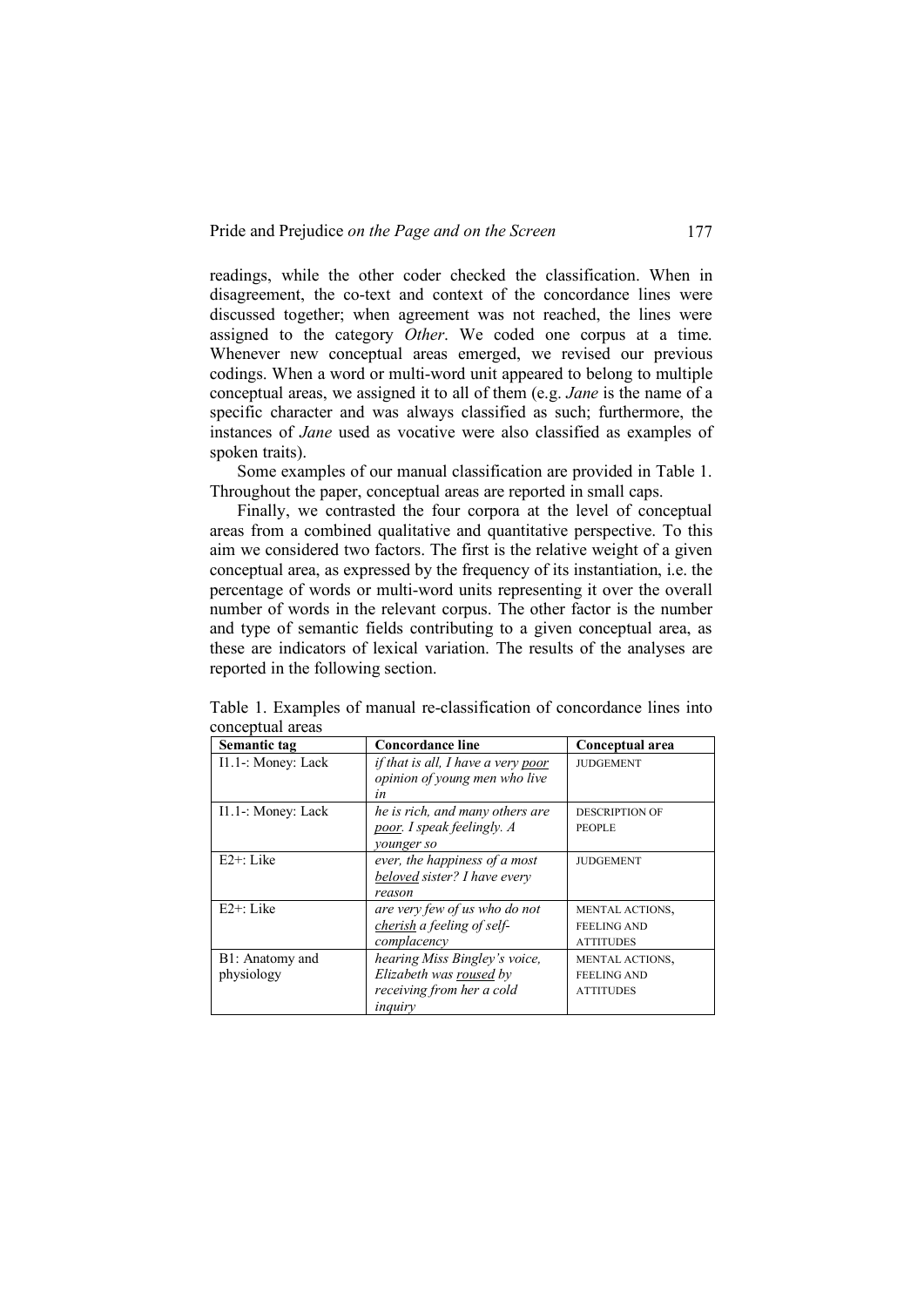| Semantic tag                                 | <b>Concordance line</b>          | Conceptual area           |
|----------------------------------------------|----------------------------------|---------------------------|
| B1: Anatomy and                              | subsisted between Mr. Darcy      | <b>MATERIAL ACTIONS</b>   |
| physiology                                   | and herself. She was roused      |                           |
|                                              | from her seat                    |                           |
| Z6: Negative                                 | a design against a girl who is   | <b>EPISTEMIC MODALITY</b> |
|                                              | by no means unprotected or       |                           |
|                                              | friendless, and                  |                           |
| $S6$ +: Strong obligation                    | If I can perceive her regard for | <b>EPISTEMIC MODALITY</b> |
| or necessity                                 | him, he must be a simpleton,     |                           |
|                                              | indeed                           |                           |
| $A9$ <sup><math>+</math></sup> : Getting and | offer of marriage in this way,   | <b>MARRIAGE</b>           |
| possession                                   | you will never get a husband at  |                           |
|                                              | all                              |                           |
| $A9$ <sup><math>+</math></sup> : Getting and | A glass of wine; shall I get you | <b>MATERIAL ACTIONS</b>   |
| possession                                   | one? You are very ill            |                           |
| $X2.2$ +: Knowledgeable                      | George Wickham has treated       | <b>JUDGEMENT</b>          |
|                                              | Mr. Darcy in a most infamous     |                           |
|                                              | manner                           |                           |

# *4. Results and Discussion*

In this section we present and comment on the findings of our analysis, starting from the quantitative data. The analysis will show the general thematic and lexical complementarity of the dialogic and narrative parts of the novel.

#### *4.1. Dialogues versus non-dialogues in the novel*

The analytical procedure described in Section 3 applied to the *novel\_d* (dialogues) and *novel\_nd* (non-dialogues) corpora highlighted the shared and unshared prominent conceptual areas. Eight conceptual areas appear in the key domains retrieved from the dialogues only; five conceptual areas characterise non-dialogues only; and nine conceptual areas appear in the key domains of both corpora, though not with the same degree of prominence. These are illustrated and discussed in the sections below. In the tables, the first column lists the various conceptual areas identified; the second column reports a few sample words illustrating the conceptual areas (more detailed instances in the form of sentences are included in the narrative illustrations that follow the tables); and the remaining column/s include(s) the USAS code(s) that contributed to each conceptual area for the given corpus.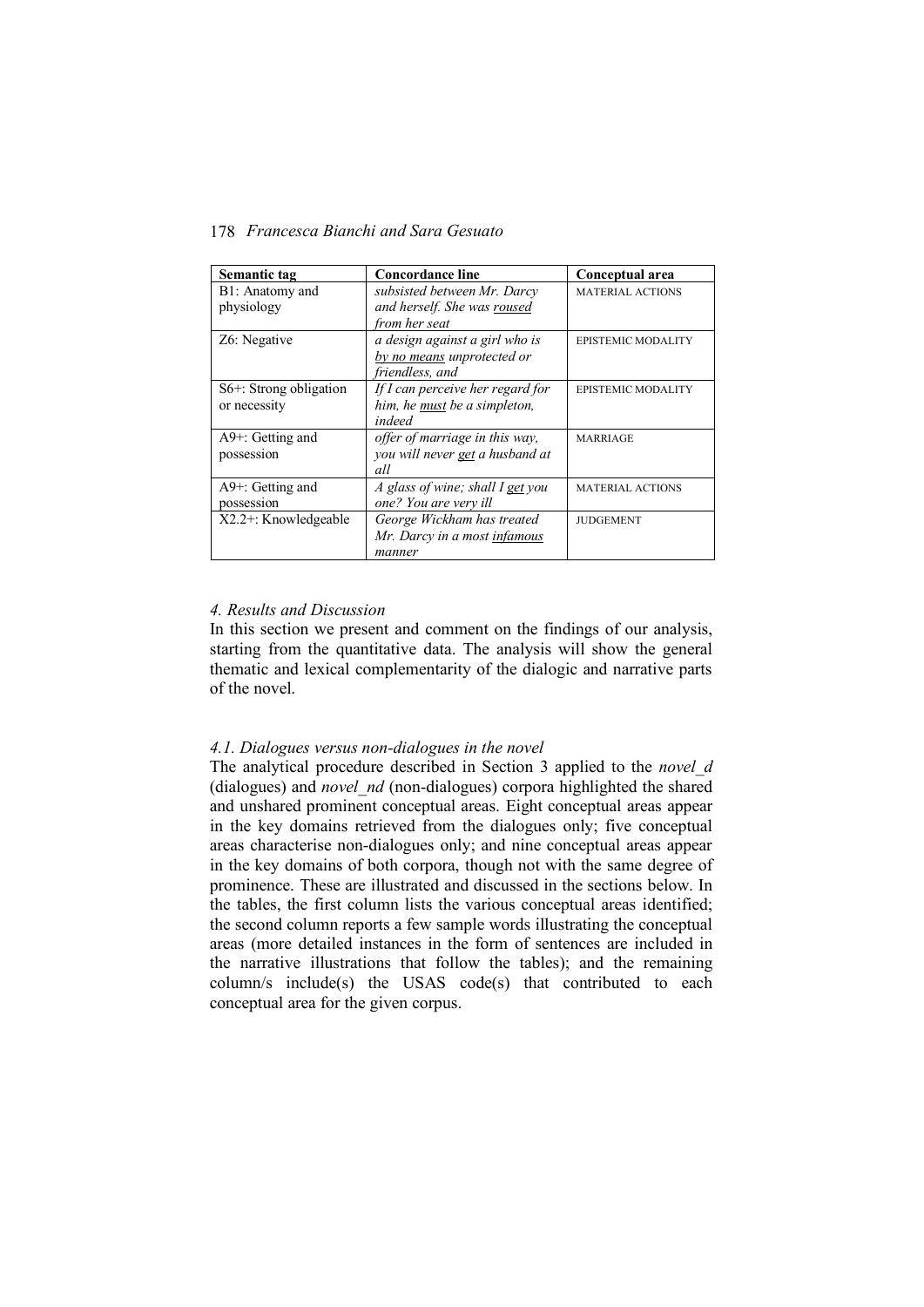Pride and Prejudice *on the Page and on the Screen* 179

# *4.1.2 Conceptual areas specific to* novel\_d *only*

The conceptual areas that appear in the dialogues only are listed in Table 2.

| Label                        | Sample words             | <b>Relevant key domains</b>           |
|------------------------------|--------------------------|---------------------------------------|
| <b>SPOKEN TRAITS</b>         | I, my, you, yes, no,     | $Z8$ , $Z4$ , $A3+$ , $E2+$ , $A5.1+$ |
|                              | my dear, are             |                                       |
| <b>FUTURE EVENTS,</b>        | <i>if, will, would</i>   | $Z7, T1.1.3, A7+, S6+, A9+$           |
| <b>INTENTIONS AND</b>        |                          |                                       |
| <b>HYPOTHESES</b>            |                          |                                       |
| PEOPLE GENERALLY             | people, woman, character | S2: S2.1                              |
| <b>DESCRIPTION OF PEOPLE</b> | belong, destitute, poor  | $A9+$ , $I1.1-$                       |
| <b>EXPERIENCE</b>            | have                     | $A9+$                                 |
| <b>DEONTIC MODALITY</b>      | allowed, must            | $S7.4+$ , A5.1++, S6+, A9+            |
| DYNAMIC MODALITY             | can                      | $A7+$                                 |
| <b>TIME IN GENERAL</b>       | time                     | T1                                    |

Table 2. Conceptual areas specific to the dialogues only

As to be expected, a primary feature of the *novel\_d* corpus is the presence of spoken traits (conceptual area SPOKEN TRAITS), recorded by the software in five key domains and exemplified by the following types of words or expressions: personal pronouns (e.g. *I*, *my*, *you*); exclamations (e.g. *oh*; *you see*; *yes*; *no, my dear*); discourse markers (e.g. *Well, he certainly is very agreeable*); verbs indicating present time (e.g. *They are in the same profession*); verbs serving as predicates to pronominal subjects *I*, *we*, or *you*; and deictic forms, which identify participants to the here-and-now of conversation (e.g. *And I am happy to say*).

The remaining conceptual areas appearing only in the dialogues suggest that, when interacting, characters perform the following actions:

• Talking about future events, intentions and hypotheses (conceptual area FUTURE EVENTS, INTENTIONS AND HYPOTHESES): e.g. *Perhaps he must, if he sees enough of her*; *Elizabeth will soon be the wife of Mr. Darcy*; *Another time, Lizzy, I would not dance with him, if I were you*; *It will be no use to us, if twenty such should come, since you will not visit them*.

• Talking about people and their personality traits (conceptual area PEOPLE GENERALLY): e.g. *there are very few people of whom so much can be said*; *when a woman has five grown-up daughters*; *considering Mr. Collins's character*.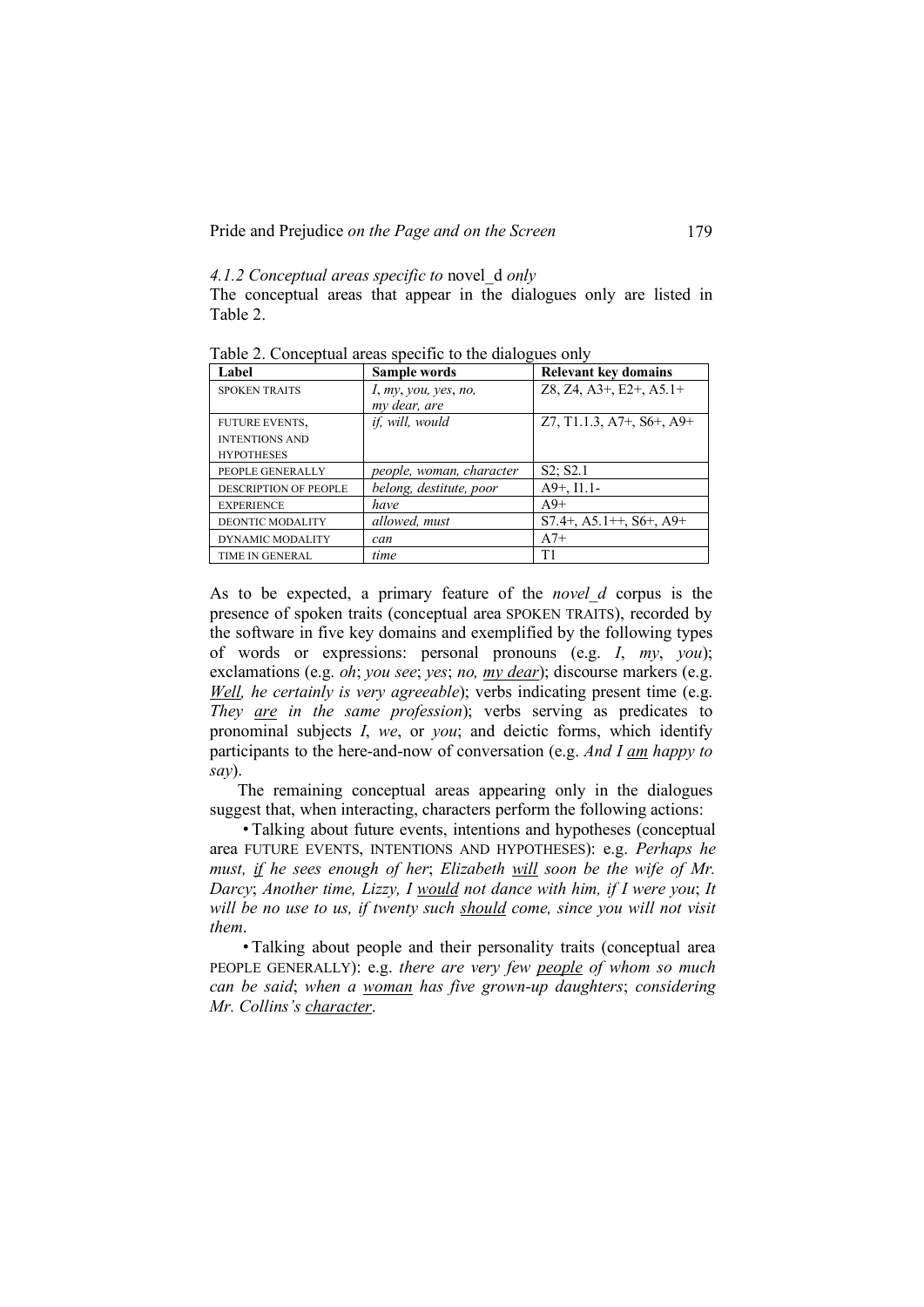• Describing people (in terms of what they possess or fail to possess) (conceptual area DESCRIPTION OF PEOPLE): e.g. *It is evident that you belong to the first circles*; *for else they will be destitute enough; she is luckily too poor to be an object of prey*.

• Undergoing experiences (conceptual area EXPERIENCE): e.g. *While I can have my mornings to myself, it is enough*.

• Talking about duties, obligations, and abilities (conceptual areas DEONTIC MODALITY and DYNAMIC MODALITY): e.g. *ice every week, and are never allowed to walk home*; *it would be better for the neighbourhood that he*; *I must confess that he did not speak so well of Wickham*; *No, my dear, you had better go on horseback*.

• Referring to time in general (conceptual area TIME IN GENERAL): e.g. *it is the first time we have ever had anything from him; But to be guarded at such a time is very difficult*.

#### *4.1.3 Conceptual areas specific to* novel\_nd *only*

The few conceptual areas appearing only in the non-dialogues are listed in Table 3.

| COMPROVEMENT WE WAND DISTRICT TO THE MORE WEEKLY THREE OFFICE |                          |                                                                   |  |
|---------------------------------------------------------------|--------------------------|-------------------------------------------------------------------|--|
| Label                                                         | Sample words             | <b>Relevant key domains</b>                                       |  |
| <b>TIMELINE</b>                                               | began, Sunday, breakfast | T2-, T2+, T1.3, N4, F1                                            |  |
| <b>SPATIAL SETTINGS</b>                                       | dining-room, gates       | H <sub>2</sub> , H <sub>5</sub> , F <sub>1</sub> , M <sub>2</sub> |  |
| <b>CHARACTERS</b>                                             | Ms Bennet, Jane          | Z1                                                                |  |
| <b>DESCRIPTION OF</b>                                         | <i>quietly, abruptly</i> | $N3.8+$ , $X5.1+$ , $X5.2+$ , $X3.2-$                             |  |
| <b>ACTIONS AND EVENTS</b>                                     |                          |                                                                   |  |
| <b>ABSENCE OF EXPECTED</b>                                    | absence                  | S <sub>1.1.3</sub>                                                |  |
| <b>THINGS</b>                                                 |                          |                                                                   |  |

Table 3. Conceptual areas specific to the non-dialogues only

As to be expected in narrative text, the prominent conceptual areas characterizing *novel nd* serve the following functions: indicating points in time, periods of time, or events and occasions associated with particular points in time (conceptual area TIMELINE): e.g. *when the first tumult of joy was over, she began to declare that*; *Elizabeth now began to revive*; *On Sunday, after morning service*; *At last she recollected that*; *Breakfast was scarcely over when a servant*; identifying or describing spatial settings (conceptual area SPATIAL SETTINGS): e.g. *in spite of Mrs. Phillips's throwing up the parlour window*; *and she soon passed one of*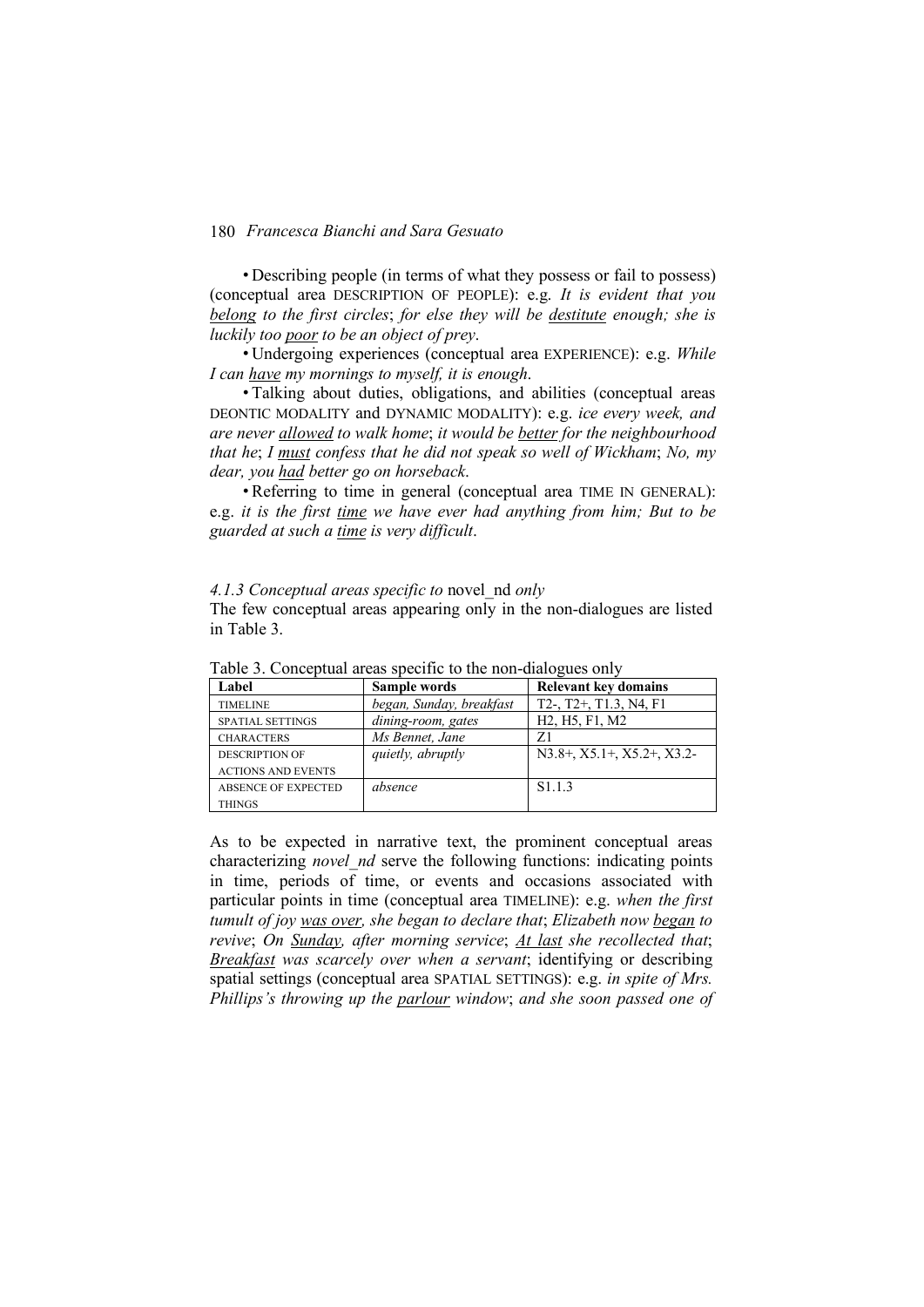*the gates into the ground*; *Lydia looking out of a dining-room upstairs*; *The garden sloping to the road*); and identifying the various characters (conceptual area CHARACTERS).

The other conceptual areas that are specific to the *novel\_nd* corpus show that Austen also uses narrative text to:

• Describe the manner in which actions and events take place (conceptual area DESCRIPTION OF ACTIONS AND EVENTS): e.g. *and therefore, abruptly changing the conversation*; *She listened most attentively*; *The advice was followed readily*; *Elizabeth quietly answered*.

• Report absence of expected qualities or phenomena (conceptual area ABSENCE OF EXPECTED THINGS): e.g. *sometimes it seemed nothing but absence of mind*.

# *4.1.4 Conceptual areas that appear in* novel\_d *and* novel\_nd

Table 4 shows the conceptual areas that appear in both corpora. As indicated by the different semantic tags in the third and fourth columns, these conceptual areas are instantiated through different lexical choices in the two corpora.

| Label                                                      | Sample words                                         | <b>Relevant key</b><br>domains in the<br>dialogues | <b>Relevant kev</b><br>domains in the<br>non-dialogues                                                                             |
|------------------------------------------------------------|------------------------------------------------------|----------------------------------------------------|------------------------------------------------------------------------------------------------------------------------------------|
| <b>MATERIAL</b><br><b>ACTIONS</b>                          | keep, live //<br>advanced, saw                       | $S7.4+$ , E2+, A9+                                 | M1, M2, X3.4, B1,<br>X2.4, F1, I3.1,<br>A10+, O2.2, T2+;<br>O <sub>2.1</sub>                                                       |
| <b>SOCIAL ACTIONS</b><br><b>AND EVENTS</b>                 | known //<br>introduction                             | $X2.2+$ , A9+                                      | Q2.1, Q2.2, X3.4,<br>$B1, F1, A10+, T2+,$<br>M1                                                                                    |
| <b>EVALUATION</b>                                          | superior,<br><i>infamous // lively</i>               | $A5.1+, A5.1++$<br>$X2.2+$ , E2+, A13.3            | $X52+$                                                                                                                             |
| MENTAL ACTIONS,<br><b>FEELINGS AND</b><br><b>ATTITUDES</b> | fancy, believe //<br><i>insensible.</i><br>discovery | $E2+$ , X2.1, X2.2+,<br>$A9+$ , $I1.1-$            | E4.1-, B1, X2.6-,<br>$X3.2$ -, $O4.3$ , $E4.1$ +,<br>$X5.2+$ , E3+, O2.2,<br>M2, X3.4, X2.4,<br>$A10+$ , $X5.1+$ , $T2+$ ,<br>13.1 |

Table 4. Conceptual areas appearing in both the dialogues and the nondialogues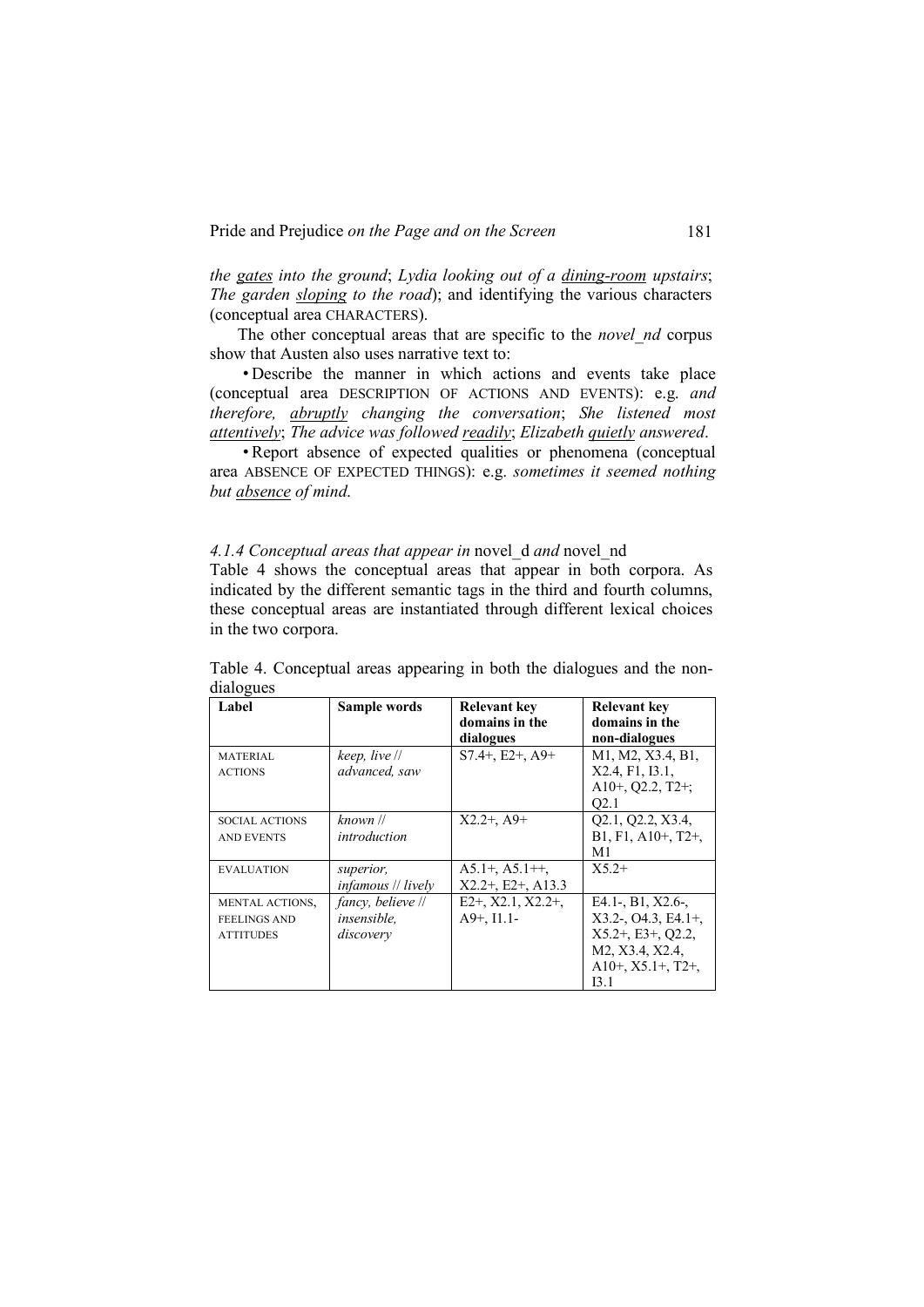| Label                                | Sample words                      | <b>Relevant key</b><br>domains in the<br>dialogues                       | Relevant key<br>domains in the<br>non-dialogues |
|--------------------------------------|-----------------------------------|--------------------------------------------------------------------------|-------------------------------------------------|
| <b>COMMUNICATION</b>                 | $informed$ // said,<br>told       | $X2.2+$ , A9+, Z4                                                        | Q2.1, Q2.2, M2,<br>$T2+$ , M1, E4.1-,<br>$N5+$  |
| <b>MARRIAGE</b>                      | accept // hand                    | $A9+$                                                                    | B1                                              |
| <b>EPISTEMIC</b><br><b>MODALITY</b>  | By no means,<br>must // assurance | Z6, A7, A7+, T1,<br>S <sub>6</sub> +, A <sub>13.3</sub> , Z <sub>4</sub> | O <sub>2.2</sub>                                |
| <b>DEGREE AND</b><br><b>OUANTITY</b> | great, greater // a<br>great deal | $A5.1+, A5.1++$<br>A <sub>13.3</sub>                                     | $E3+$ , N5+, T1.3-,<br>$X52+$                   |

182 *Francesca Bianchi and Sara Gesuato*

In addition, the shared conceptual areas show different prominence in the two corpora (Graph 1). Prominence was decided based on the frequency of instantiation of a given conceptual area, that is, the percentage of the words representing it over the overall number of words in the relevant corpus.



Graph 1. Prominence of the conceptual areas appearing in both *novel\_d* and *novel\_nd*

The shared conceptual areas that are largely dominant in *novel\_d* are the following: EVALUATION; MENTAL ACTIONS, FEELINGS AND ATTITUDES; MARRIAGE; EPISTEMIC MODALITY; and DEGREE AND QUANTITY. These conceptual areas serve the following purposes: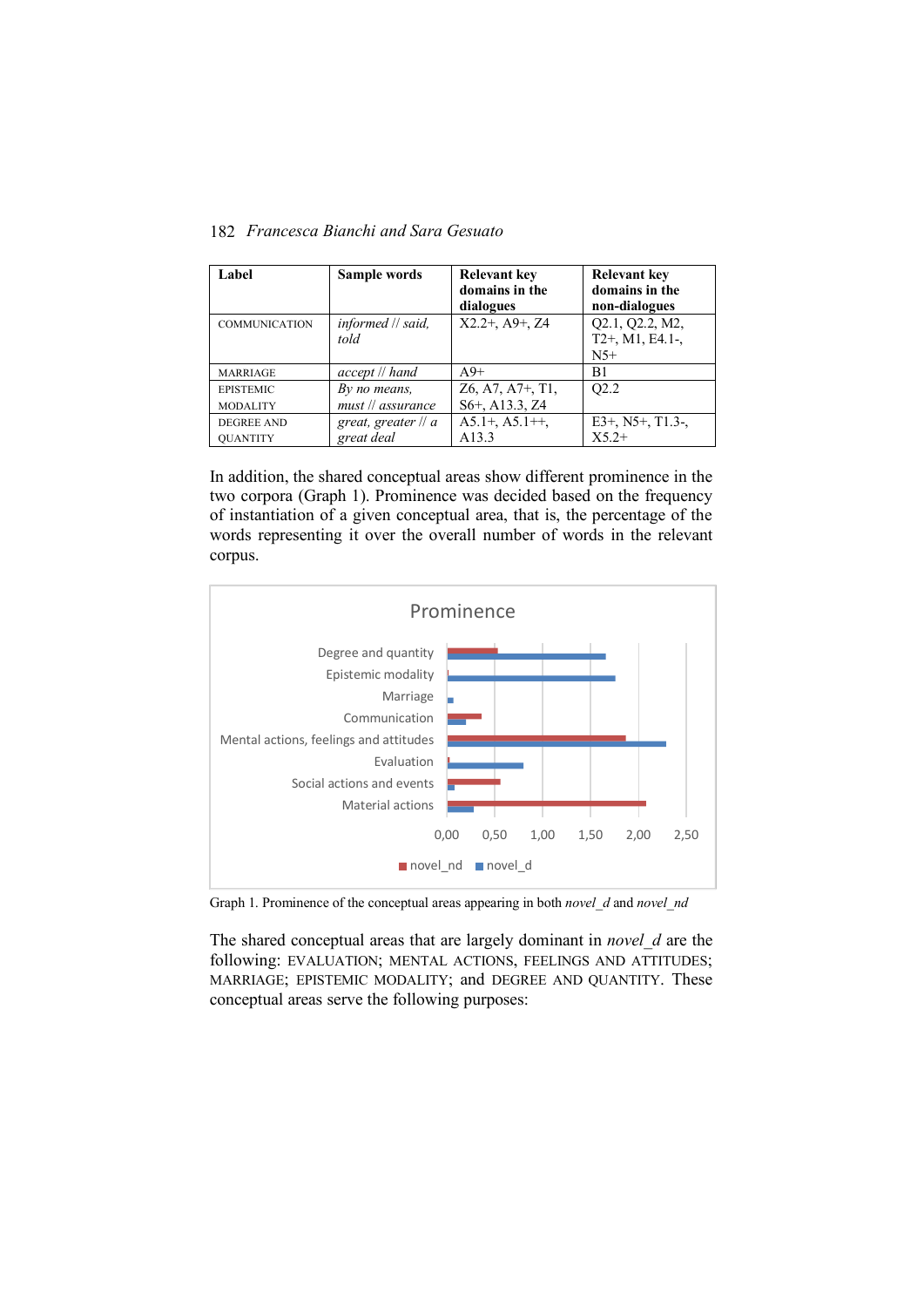Pride and Prejudice *on the Page and on the Screen* 183

• Expressing evaluation (conceptual area EVALUATION): e.g. *and it has the advantage also of being in vogue*; *I am fond of superior society*; *George Wickham has treated Mr. Darcy in a most infamous manner*; *Is not this an agreeable surprise?*; *Miss Darcy will be to receive such a letter!*.

• Reporting mental actions, feelings and attitudes (conceptual area MENTAL ACTIONS, FEELINGS AND ATTITUDES): e.g. *I fancy she was wanted about the mince-pie*; *He can not know what Mr. Darcy is*; *I do not believe Mrs. Long will do any such thing*; and *I had not an idea of it*.

• Talking about marriage (conceptual area MARRIAGE): e.g. *why may I not accept him?; and if I were determined to get a rich husband*; *Lizzie declares she will not have Mr. Collins*.

• Expressing certainty and uncertainty (conceptual area EPISTEMIC MODALITY): e.g. *Your tempers are by no means unlike*; *Perhaps I did not always love him so well*; *There are undoubtedly many who could not say the same*; *I should never be happy without him*; *It must be his own doing*; *Very true, indeed*.

• Using expressions of degree and quantity (conceptual area DEGREE AND QUANTITY): e.g. *she is a very great favourite with some ladies*; *your surprise could not be greater than mine*; and *I am exceedingly gratified*.

When the same conceptual areas are to be found in *novel nd*, they show distinctive traits. More specifically:

• The conceptual area EVALUATION is instantiated only in a few items (0.08% versus 0.3% *in novel\_d*) belonging to a single key domain: e.g. *said in a lively tone*.

• The conceptual area MENTAL ACTIONS, FEELINGS AND ATTITUDES has a more limited occurrence (1.87% versus 2.29% in *novel\_d*), despite the fact that a wider variety of key domains are involved (16 versus 5 in *novel d*). Sample concordances illustrating this conceptual area are: *His character sunk on every review of it*; *To this discovery succeeded some others equally mortifying; a tone of gentleness and commiseration*; *she could not be insensible to the compliment of such a man's affection*.

• The conceptual area MARRIAGE has a very limited frequency of occurrence (0.006% versus 0.07% in *novel\_d*), being instantiated in a single word: *Darcy approached to claim her hand*.

• The voicing of certainty and uncertainty (conceptual area EPISTEMIC MODALITY) is also extremely infrequent (0.02% versus 1.67%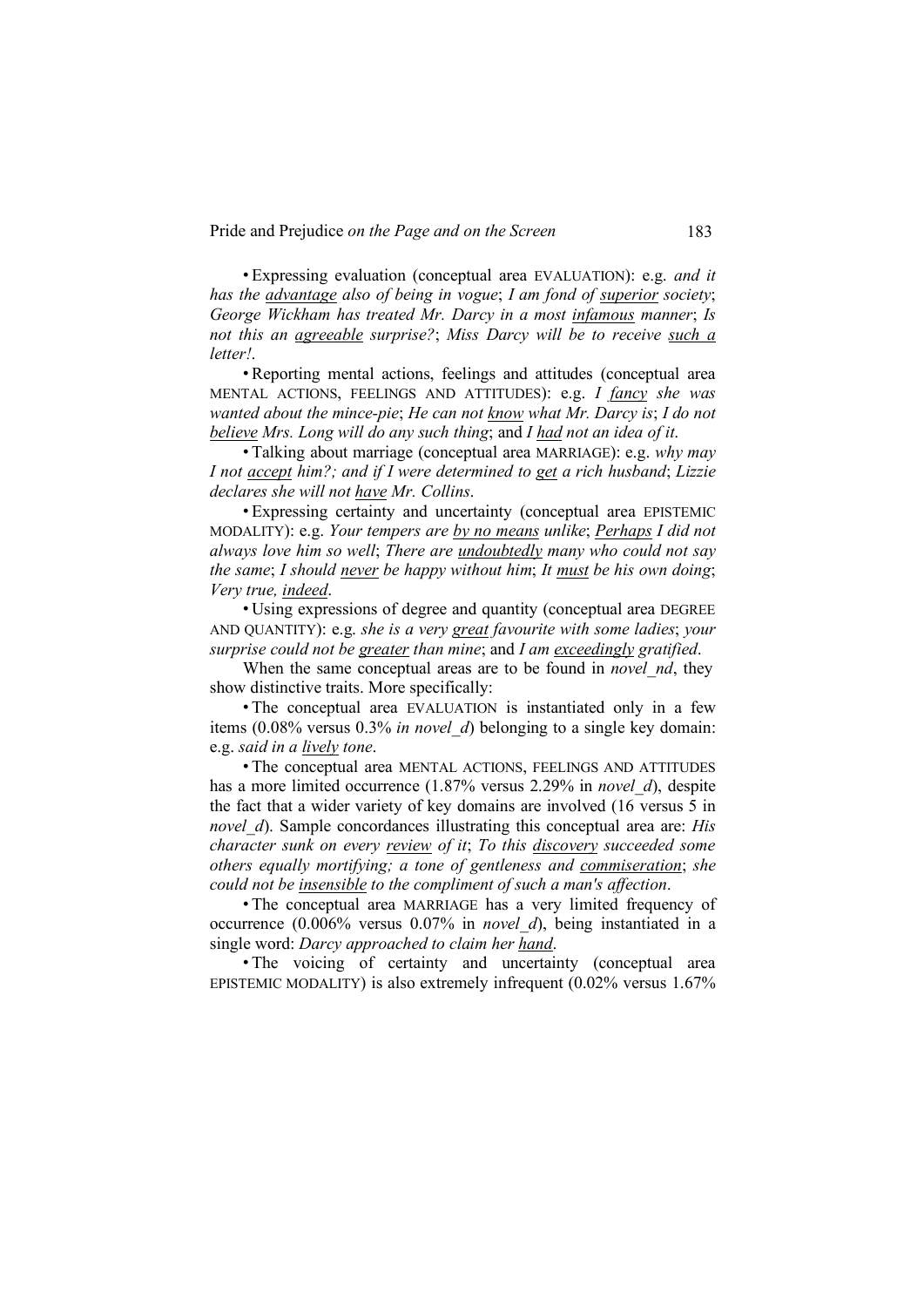in *novel\_d*), and is represented by a single word: *assurance* (e.g. *he briefly replied, with assurance of his eagerness to promote*).

• Finally, expressions of degree and quantity (conceptual area DEGREE AND QUANTITY) are also less frequent in *novel\_nd* (0.53% versus 1.66% in *novel\_d*); illustrative examples are: *the rest of the evening passed*; *A great deal more passed at the other table*; *After a short silence*; *welcomed her friend with the liveliest pleasure*.

Similarly, a few conceptual areas are present in both corpora, but dominant in *novel nd*. These are: MATERIAL ACTIONS; SOCIAL ACTIONS AND EVENTS; and COMMUNICATION. These conceptual areas suggest that Austen uses narration much more than conversation to achieve the following aims:

• Reporting material actions (conceptual area MATERIAL ACTIONS) as well as social actions and events (conceptual area SOCIAL ACTIONS AND EVENTS). Here are some relevant examples of material actions in *novel\_nd*: *the person who advanced was now near enough*; *Mr. Bingley was to bring twelve ladies and seven gentlemen with him*; *She saw him start at this*. The following are some examples of social actions or events in *novel\_nd*: *she looked forward to her introduction at Rosings*; and *Mr. Collins received and returned these felicitations with equal pleasure*.

• Reporting communicative exchanges (conceptual area COMMUNICATION): e.g. [quote] *said her mother resentfully*; *opening it with the utmost impatience, read as follows:* [quote]; *when Mrs. Bennet was told of this*; *Bennet sent them word that*.

When the same conceptual areas are found in *novel d*, they are less frequently instantiated. In particular:

• The conceptual areas MATERIAL ACTIONS and SOCIAL ACTIONS AND EVENTS display limited lexical variety. The former includes almost exclusively the key semantic tag A9+ (e.g. *Colonel Forster is a sensible man, and will keep her out of any real mischief*), plus very few instances of S7.4+ (5 hits; e.g. *He meant to provide for me amply*) and E2+ (4 hits; e.g. *Miss Bingley is to live with her brother*). The latter, instead, includes only X2.2+ (e.g. *they have known her much longer that they have known me*), and A9+ (e.g. *We must have Mrs. Long and the Gouldings soon*).

• Words referring to communicative exchanges (conceptual area COMMUNICATION) are occasionally present (0.12% versus 0.36%), and are exemplified in the following concordances: *As Lydia informed you*; and *I have still another [thing] to add*.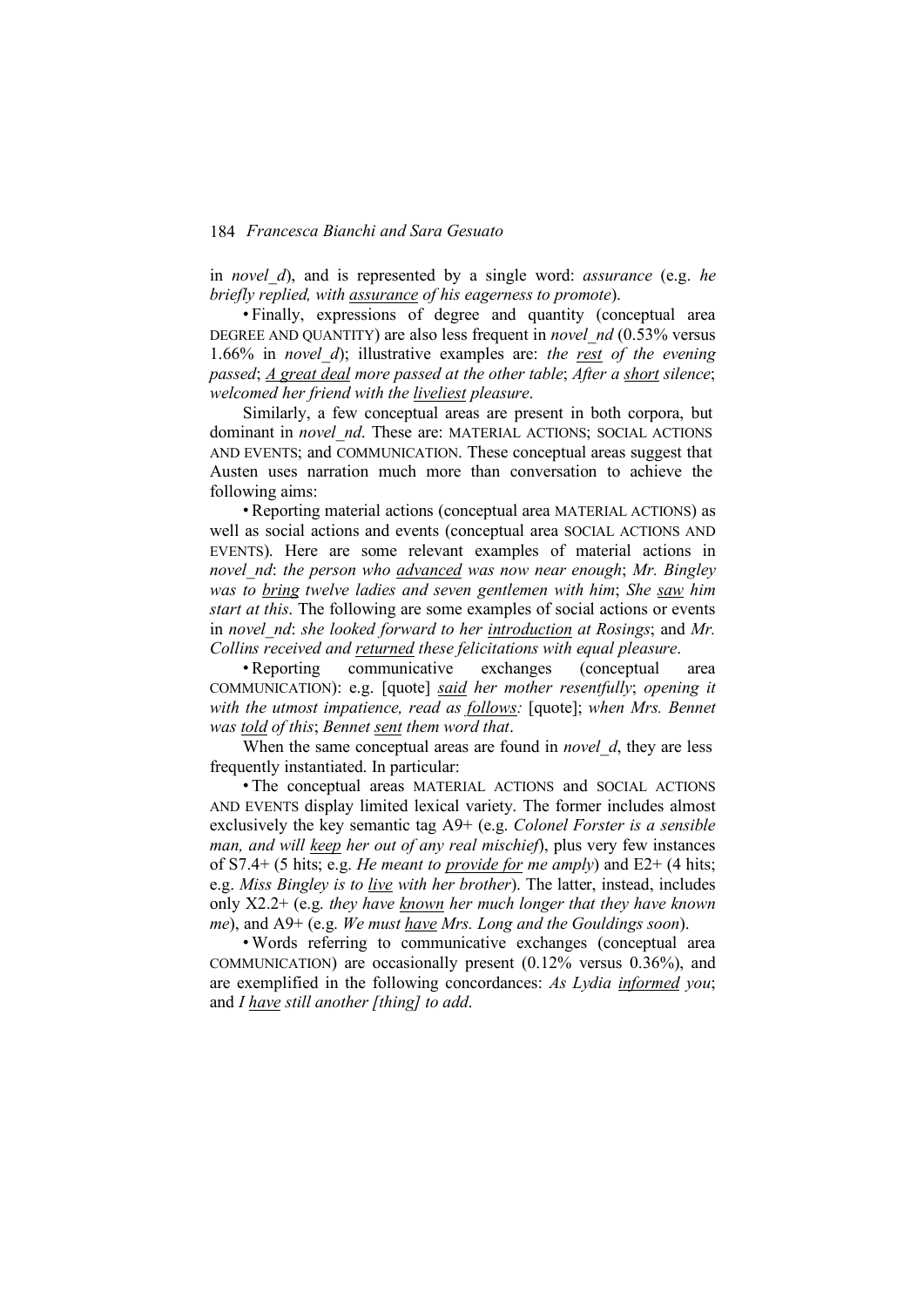#### *4.1.5 Summary of findings*

This analysis shows that the dialogic and narrative parts are largely complementary both thematically and lexically. In fact, the conceptual areas evidenced are either specific to *novel\_d* or *novel\_nd*, or dominant in one of the two corpora. Furthermore, when a conceptual area is common to the dialogues and the non-dialogues, it is dealt with through different lexical choices, as indicated by the different semantic tags.

In particular, the analysis showed that, as one would expect, the dialogues are rich in some of the lexico-grammatical features typical of spoken language, i.e. pronouns, exclamations, discourse markers, verbs indicating present time, and verbs associated with *I*, *we*, or *you* as subjects. They are used in the novel to describe future events, intentions, hypotheses, people and their characters, and talk about duties, obligations and abilities; they are also the preferred venue for reporting mental actions, feelings and attitudes, for expressing evaluation, certainty and uncertainty, as well as degrees and quantities, and to talk about marriage. On the other hand, the narrative parts identify the various characters and specify the time and place of actions, describe actions and events, and also the absence of expected things; furthermore, they are specifically used to report material actions, social actions and events, and communicative exchanges.

#### *4.2 Film dialogues versus dialogues in the novel*

The same analytical procedure described in the previous sections was also applied to contrast the dialogues of each of the two films (*2005 corpus* and *1940 corpus*) with the dialogues in the novel (*novel\_d* corpus). The analyses returned the following picture:

- The key domains of both films illustrate the following conceptual areas: CHARACTERS, SOCIAL ACTIONS, MENTAL ACTIONS, SPOKEN TRAITS, FAMILY TIES, MARRIAGE, MATERIAL ACTIONS, EVALUATION and EPISTEMIC MODALITY (Table 5).

- The key domains of the 2005 film also instantiate the conceptual area EXPERIENCE (Table 6).

- The key domains of the 1940 film also comprise the conceptual areas COMMUNICATION, ANIMALS, WEALTH, COLOURS, FOOD, HOUSEHOLD, WEATHER, TIMELINE, and DEONTIC MODALITY (Table 7).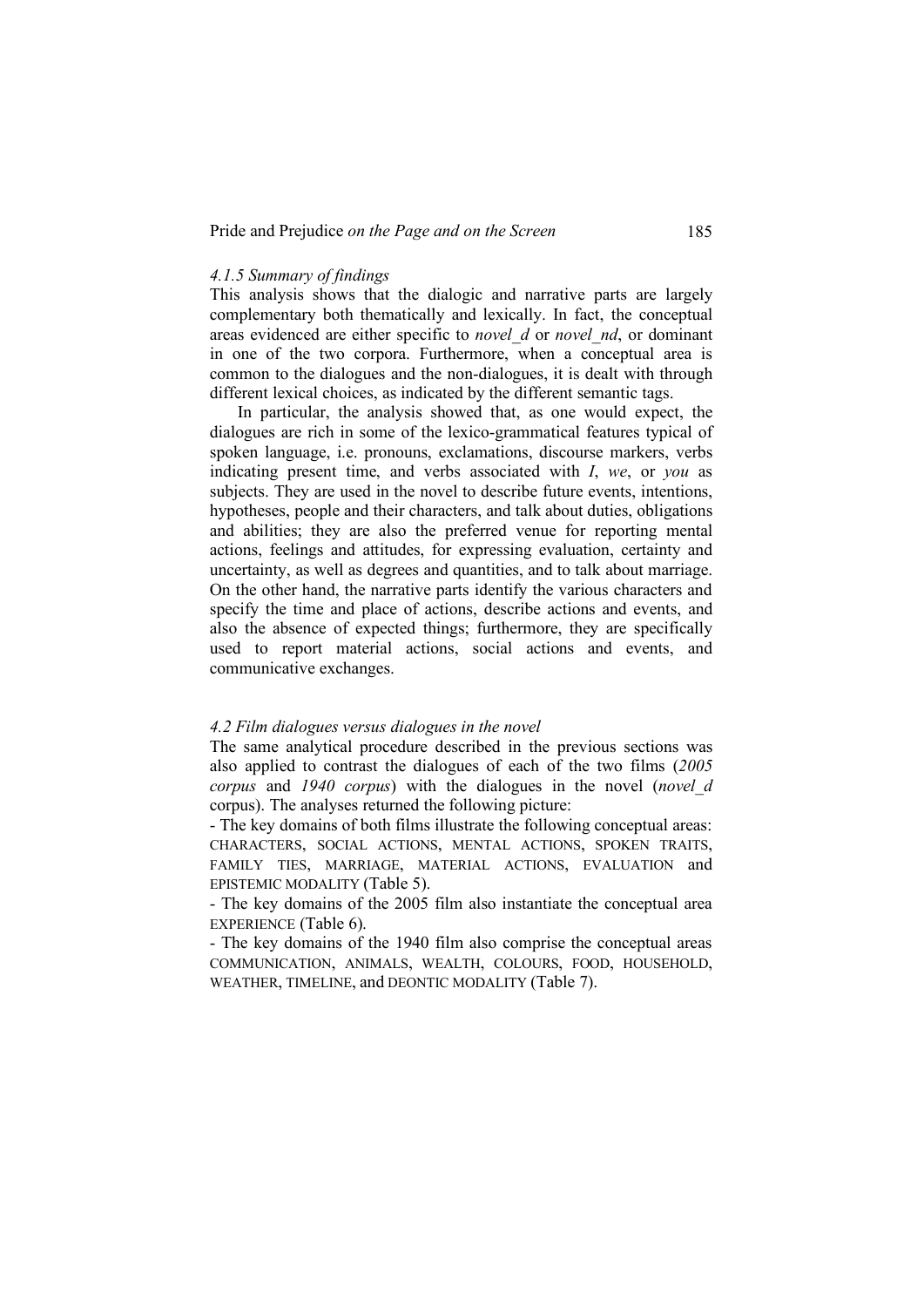Three of the conceptual areas (EXPERIENCE, TIMELINE, and COMMUNICATION) are instantiated by a single word appearing one to three times. Such few occurrences do not permit a fine-tuned interpretation of the data. For this reason they will be discarded from the analyses.

The remaining are discussed in the following sections. In particular, we will consider the presence (or absence) of each conceptual area among the conceptual areas in the novel and, in the case of presence, its frequency of occurrence in the four corpora.

| Label                                      | Sample words                                                             | Relevant key<br>domains<br>in | Relevant key<br>domains<br>in        |
|--------------------------------------------|--------------------------------------------------------------------------|-------------------------------|--------------------------------------|
|                                            |                                                                          | 2005 film                     | 1940 film                            |
| <b>CHARACTERS</b>                          | Jane, Lady Catherine // Jane,<br>Foster, Bennet                          | 71                            | Z1, S4, O4.3                         |
| <b>SOCIAL ACTIONS</b><br><b>AND EVENTS</b> | balls, dance, entertain //<br>dinner, tea parties, standing              | K1, Z4                        | F1, W4, M6                           |
| <b>MENTAL ACTIONS</b>                      | I believe, sorry, leisure //<br>I believe, sorry, tempt,<br>overlook     | Z4, K1                        | $Z4, O4.2+,$<br>M6                   |
| <b>SPOKEN TRAITS</b>                       | no, bye, oh, thank you, Mama<br>// no, bye, oh, thank you,<br>Mama, here | Z4, S4, Z1                    | Z4, S4, Z1,<br>$L2$ , M <sub>6</sub> |
| <b>FAMILY TIES</b>                         | aunt, brother // aunt, brother                                           | S4                            | S <sub>4</sub>                       |
| <b>MARRIAGE</b>                            | engaged, married // engaged,<br>married                                  | S4                            | S4                                   |
| <b>MATERIAL</b><br><b>ACTIONS</b>          | I say, you see // you see, feed,<br>swinging, arrival, stand             | 74                            | Z4, F1,<br>$O4.2+$ , M1,<br>M6       |
| <b>EVALUATION</b>                          | kind of // kind of, well done,<br>lamb, gloomy, delicacy,<br>abreast     | 74                            | Z4, L2, O4.3,<br>$F1, O4.2+,$<br>M6  |
| <b>EPISTEMIC</b><br><b>MODALITY</b>        | I suppose, of course //<br>I suppose, of course,<br>in the way           | 74                            | Z4, M6                               |

Table 5. Conceptual areas appearing in the key domains of the dialogues of both films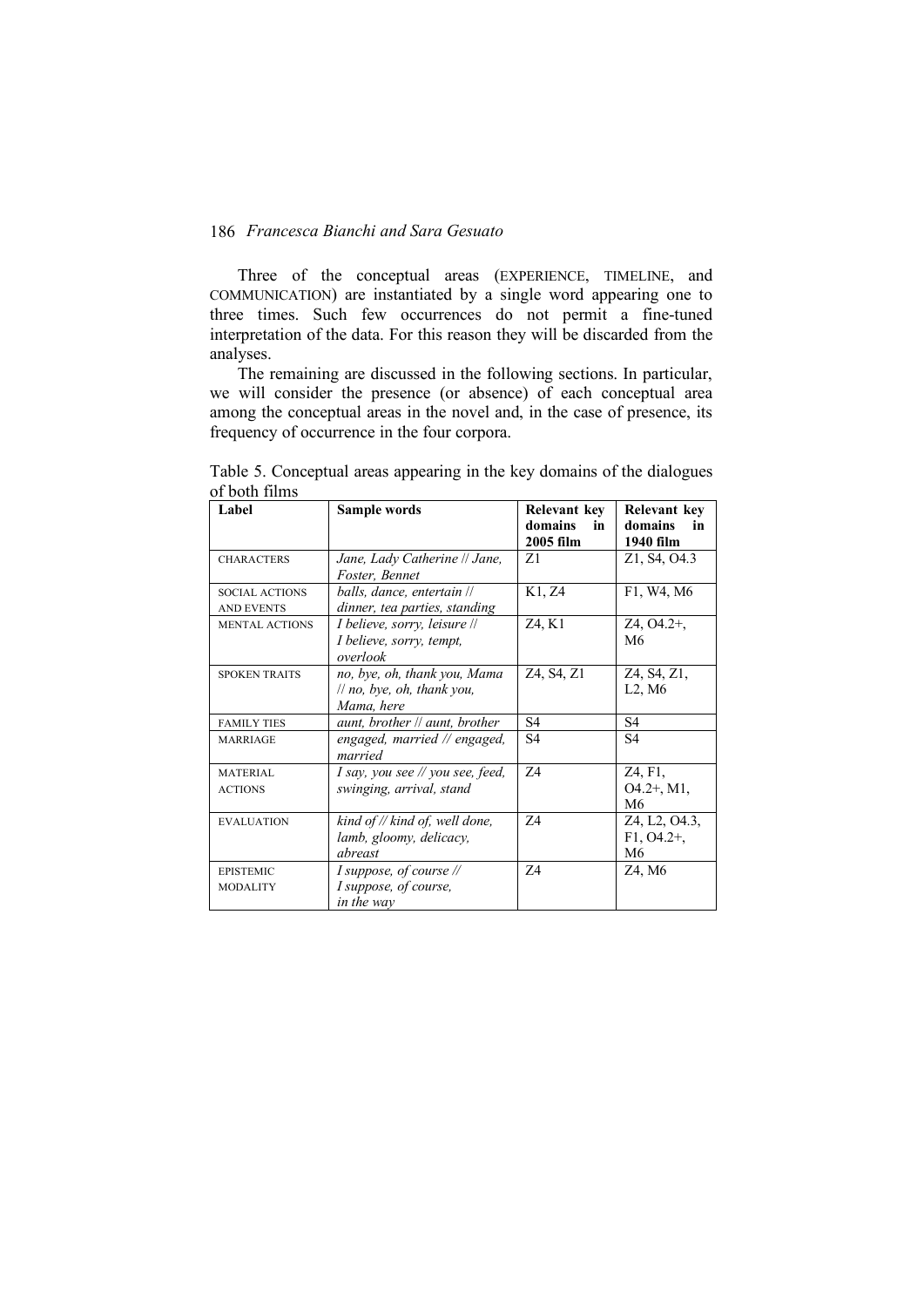Pride and Prejudice *on the Page and on the Screen* 187

Table 6. Conceptual area appearing in the key domain of the dialogues of the 2005 film only

| ∟abel             | Sample words | Relevant key domain |
|-------------------|--------------|---------------------|
| <b>EXPERIENCE</b> | iilted       | $\mathbf{L}$        |

Table 7. Conceptual areas appearing in the key domains of the dialogues of the 1940 film only

| Label                   | Sample words            | <b>Relevant key domains</b> |
|-------------------------|-------------------------|-----------------------------|
| <b>COMMUNICATION</b>    | tell vou what           | 74                          |
| <b>ANIMALS</b>          | horses, pigs, bird      | L <sub>2</sub>              |
| <b>WEALTH</b>           | damask, silver,         | O1.1, F1                    |
|                         | turtle soup             |                             |
| <b>COLOURS</b>          | blue, pink, green       | O <sub>4.3</sub>            |
| <b>FOOD</b>             | broth, soup, food       | F1                          |
| <b>HOUSEHOLD</b>        | kitchen, Officers' Mess | F1                          |
| <b>WEATHER</b>          | rains, thunderstorm     | W <sub>4</sub>              |
| <b>TIMELINE</b>         | dinner                  | F1                          |
| <b>DEONTIC MODALITY</b> | Come along, go          | M <sub>1</sub>              |

*4.2.1 Conceptual areas appearing in the key domains of the dialogues of both films*

Graph 2 illustrates the presence (or absence) in *novel\_d* of the conceptual areas that appear to characterise the dialogues of both films, and their frequency of occurrence in each corpus.

As Graph 2 shows, some of the conceptual areas emerging in both films can be considered distinguishing features of the film dialogues, given their prominence (i.e. frequency in percentage values) over the dialogues in the novel. These are: FAMILY TIES, MATERIAL ACTIONS, SOCIAL ACTIONS, CHARACTERS and MARRIAGE.

The conceptual area FAMILY TIES did not appear in our analysis of the novel. This does not mean that the novel does not mention family ties—Jane Austen's novel revolves around more than one family (the Bennets, the Lucases, the Bingleys and the Darcies), and words indicating family ties are bound to appear in it—but rather that reference to family ties is somehow equally distributed across the narrative and dialogic parts. The prominence of this conceptual area in the dialogues of both films can only be explained by the need, in films of all types, to verbally account for social and interpersonal relations among characters (Bianchi 2015: 242).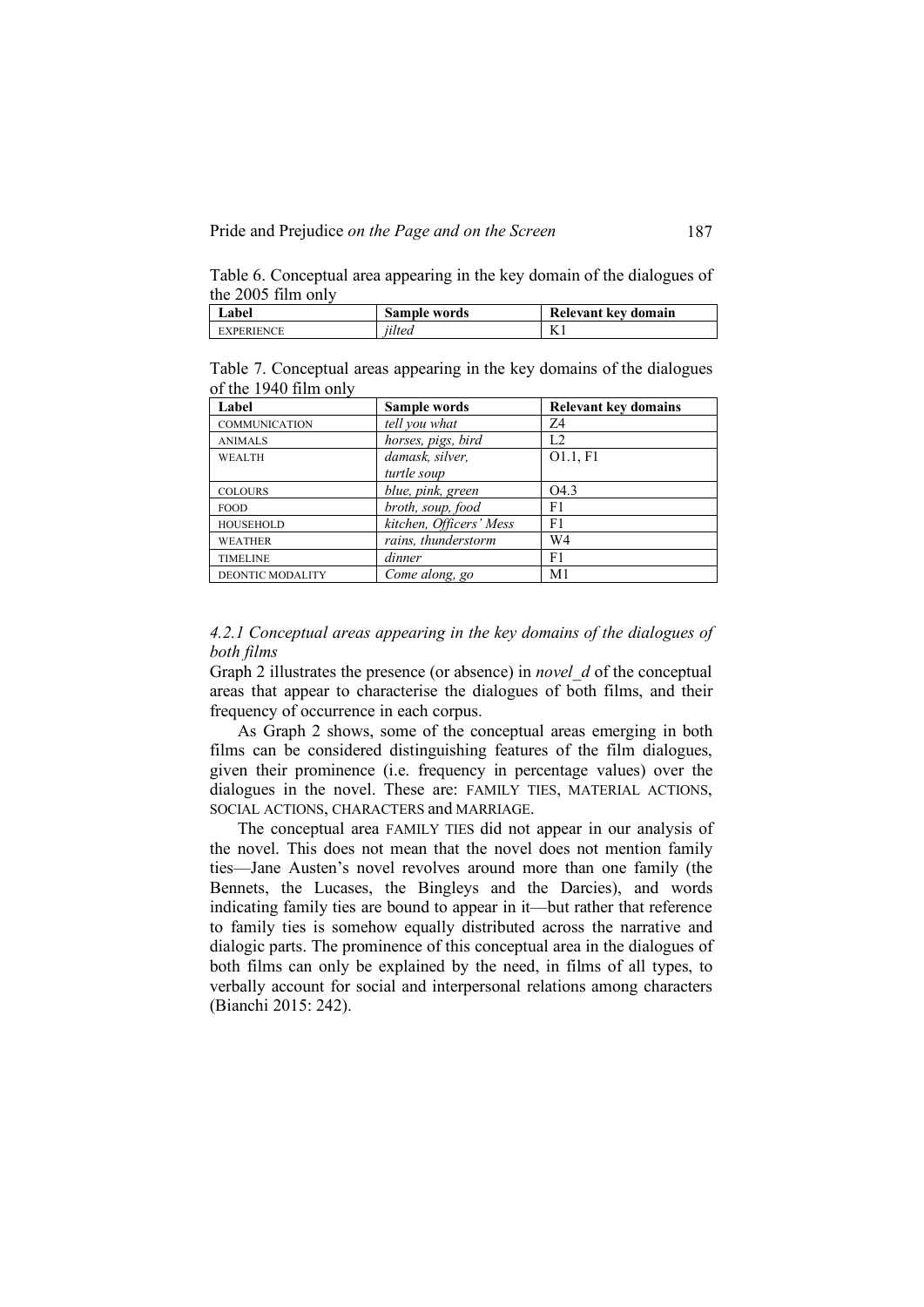188 *Francesca Bianchi and Sara Gesuato*



Graph 2. Prominence of conceptual areas appearing in both films, compared to *novel\_d*

The conceptual areas MATERIAL ACTIONS, SOCIAL ACTIONS, and CHARACTERS, appeared exclusively (see Table 3, Section 4.1) or dominantly (see Graph 1, Section 4.1) in the narrative parts of the novel. This suggests that some of the conceptual areas dealt with by Jane Austen in the narrative part of the text have entered and acquired ample space in the dialogues in these films. We can put forward some possible explanations as to why this is the case.

Both material and social actions are functional to the plot, and supporting the development of the plot is one of the roles that film dialogues generally perform (Zettl 2008: 196). Therefore their presence in the dialogues cannot be considered unusual. However, all actions lend themselves to being represented visually. Thus, choosing to convey them verbally rather than visually is probably also functional to other needs. One such need could be to represent a large amount of action performed in different places and by several characters in the limited timespan of the duration of the film (less than two hours). Indeed, a visual representation that is sufficiently explanatory of who did what when and perhaps also why would generally require a longer film sequence than having a character reporting on it verbally. As an example, let us consider the following line which appears in both films: '*My father has gone to London*'. These six words can be easily uttered in about three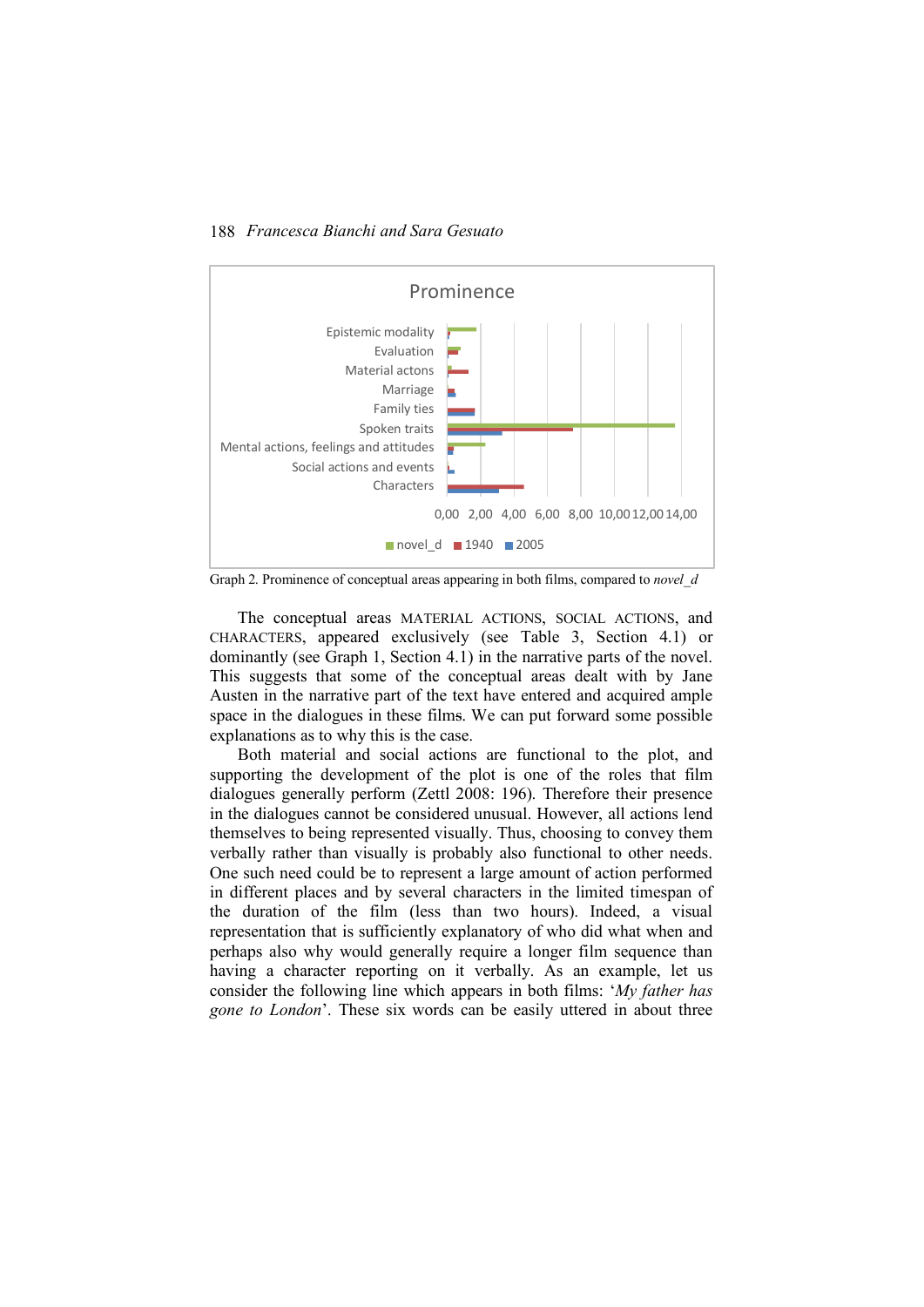seconds. In order to convey the same content visually we need to show Mr Bennet on a carriage running along country roads, and to see him reach London. Furthermore, in order to make sure viewers understand that this is London, the film sequence should also show shots of famous London landmarks of the time, say the Tower of London and Saint Paul's Cathedral. The whole scene would last at least a few minutes, and this is only a very simple example. Should the line be slightly more complex and also explain—for example—the reason why the action is done, the delta between the running times needed to convey the content verbally and visually would be much greater. Another possible explanation could be the script writer's or film director's desire to give prominence to a specific action. In films, as in everyday life, talking about actions gives them relevance, and this is all the more true should the action be both shown and spoken about.

Furthermore, the presence of conceptual area CHARACTERS, i.e. the very frequent mentioning of characters' names in the film dialogues, may depend on several factors. Once introduced by name and role to the viewers, characters can be very clearly identified by their names; this is especially true in fiction, where names are purposefully selected and different characters rarely bear the same name, as this would generate confusion. Another possible explanation has to do with the fact that these dialogues largely discuss material and social actions. To do so in a clear and functional way, it is necessary to mention the participant(s) in the action. Moreover, another reason of the frequent use of characters' names may be that this is a way to make the film dialogues sound more natural. Indeed, as Taylor (1999) observed, British and American films have reached a high level of linguistic realism, and the linguistic features that are more faithfully reproduced include the ample presence of vocative expressions. Additionally, the use of vocatives may be motivated by the need to be viewer-friendly, acting as a reminder of characters' identity and interpersonal relationships.

Finally, MARRIAGE was a dominant topic in the novel's dialogues too (Graph 1, Section 4.1), but its greater prominence in the dialogues of both films suggests a specific desire by the script writers or film directors to bring the topic to the fore.

The remaining conceptual areas appearing in the key domains of the dialogues of both films are EPISTEMIC MODALITY, EVALUATION, SPOKEN TRAITS and MENTAL ACTIONS. The presence of these conceptual areas in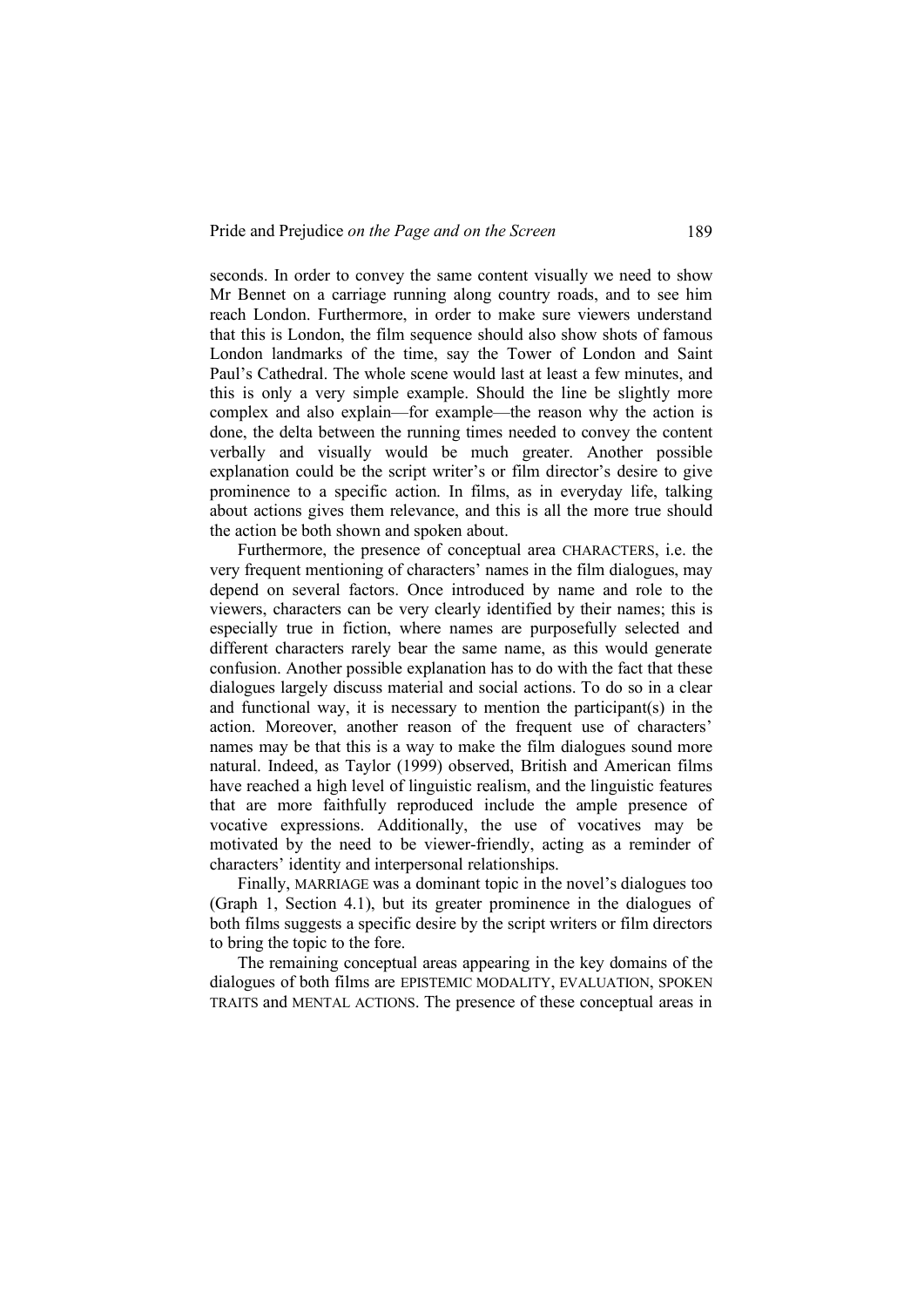the film dialogues is not surprising. Indeed EPISTEMIC MODALITY, EVALUATION and MENTAL ACTIONS are almost impossible to represent visually, and SPOKEN TRAITS are a primary feature of dialogue of all types. What is more interesting is their quantitative relation compared to the dialogues in the novel: the relevance of these conceptual areas is lower in the film dialogues compared to the novel, where they appeared as characteristic of the dialogues (Table 2, Section 4.1), or more prominent in the dialogues compared to the narrative parts (Graph 1, Section 4.1). Our explanation of this is that the need to give space in the film dialogues to elements that in the novel were reported in the narrative parts has reduced the running time available for other elements typical of the dialogic parts of the novel—a phenomenon we would like to call *selectivity*.

# *4.2.2 Conceptual areas appearing in the key domains of the dialogues of the 1940 film only*

As shown in Table 7 (Section 4.2), seven conceptual areas appear in the key domains of the dialogues of the 1940 film only. These are: DEONTIC MODALITY, ANIMALS, COLOURS, FOOD, WEATHER, HOUSEHOLD and WEALTH. As Graph 3 shows, six of them—ANIMALS, COLOURS, FOOD, WEATHER, HOUSEHOLD and WEALTH—were not found in the key domains of the novel's dialogues. On the other hand, the conceptual area DEONTIC MODALITY also appeared in the key domains of the novel's dialogues, but its prominence in the film's dialogues is lower.

The conceptual areas ANIMALS, COLOURS, FOOD, WEATHER and HOUSEHOLD are connected to specific events or details in the story, such as the storm that makes Jane ill (WEATHER; ANIMALS), dresses for the ball or of the soldiers (COLOURS), preparing to move to Margot (ANIMALS) and Mrs Bennet's fainting moments (FOOD). These details are functional both to the plot and to the screwball comedy aspects of the film. Instead, explaining the presence of the conceptual area WEALTH requires a longer explanation.

The conceptual area of WEALTH is instantiated in words referring to objects or materials that tend to indicate opulence (e.g. *silver, damask, pearl, marble, turtle soup*). In the key domains of the novel's dialogues, the idea of wealth is indirectly present in the conceptual area DESCRIPTION OF PEOPLE (Section 4.1.2) and instantiated in the words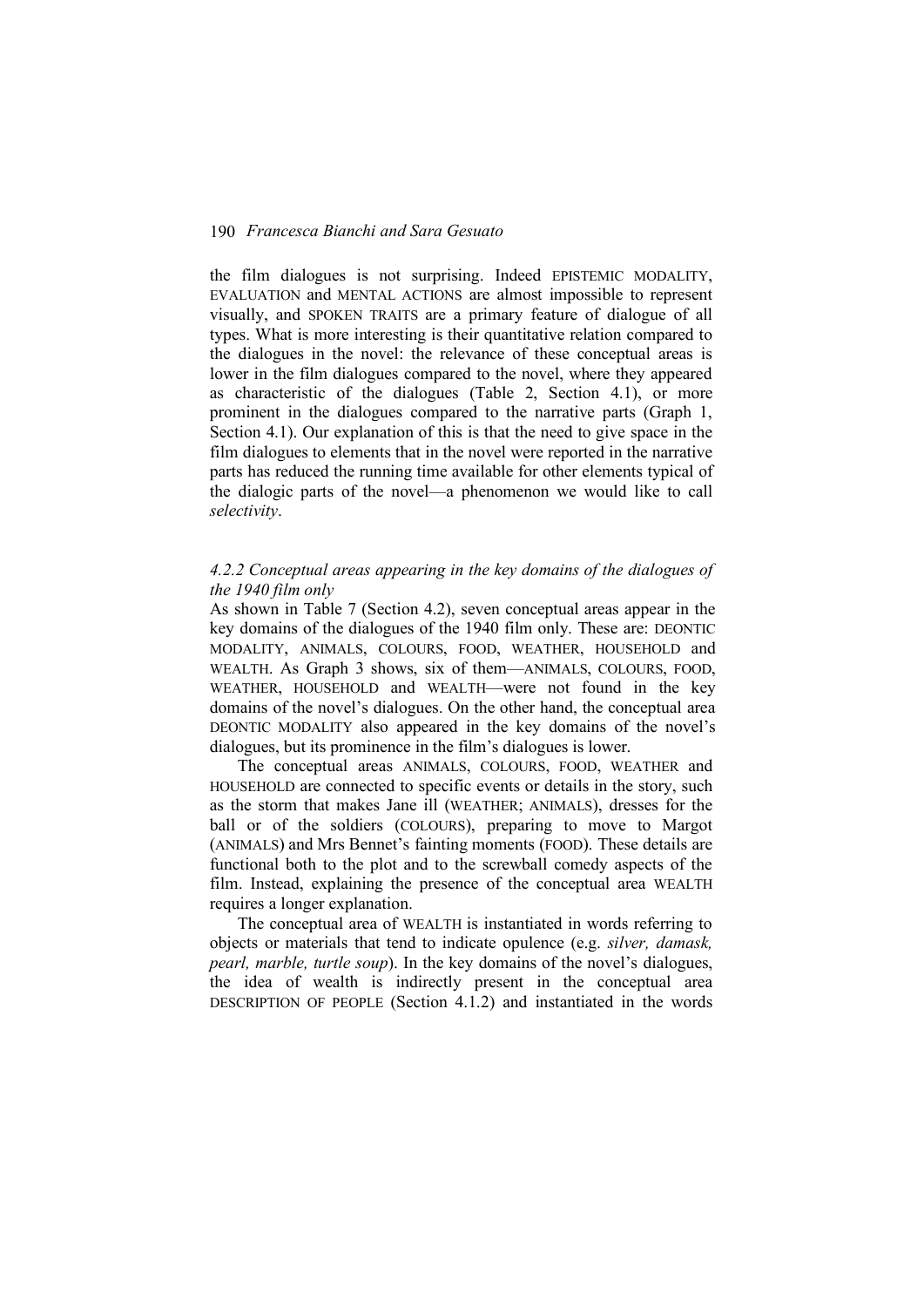*poor* and *destitute*. A look at the wordlists of *novel\_d* and *novel\_nd* shows that neither corpus includes words of materials that tend to indicate opulence, and that references to money and wealth are scarce and equally distributed in the two corpora, which explains the absence of WEALTH in our analysis of the novel. We can thus say that the 1940 film places particular emphasis on the idea of wealth, expressed by reference to material objects. An analysis of the visual aspects of the films would clarify whether these objects and material are also shown in the images; in any case, having characters remark the rich material the objects are made of guarantees that their value is immediately understood even by a less attentive audience.



Graph 3. Prominence of the conceptual areas that appear in the 1940 film only, compared to *novel\_d*

Finally, the presence in this film's dialogues of the conceptual area DEONTIC MODALITY cannot be considered surprising, since orders, suggestions, promises and so on are easily performed verbally. What is more surprising is their absence in the key domains of the 2005 film, given that deontic modality was a characteristic feature of the novel's dialogues. A look at the concordance lines instantiating deontic modality in the 1940 film shows that they are nearly all orders (or harsh invitations) expressed through verbs of movement (key domain M6; e.g. *let's go; Come in, Mr Collins*; *Come, my dears*; *stand up, dear*). In the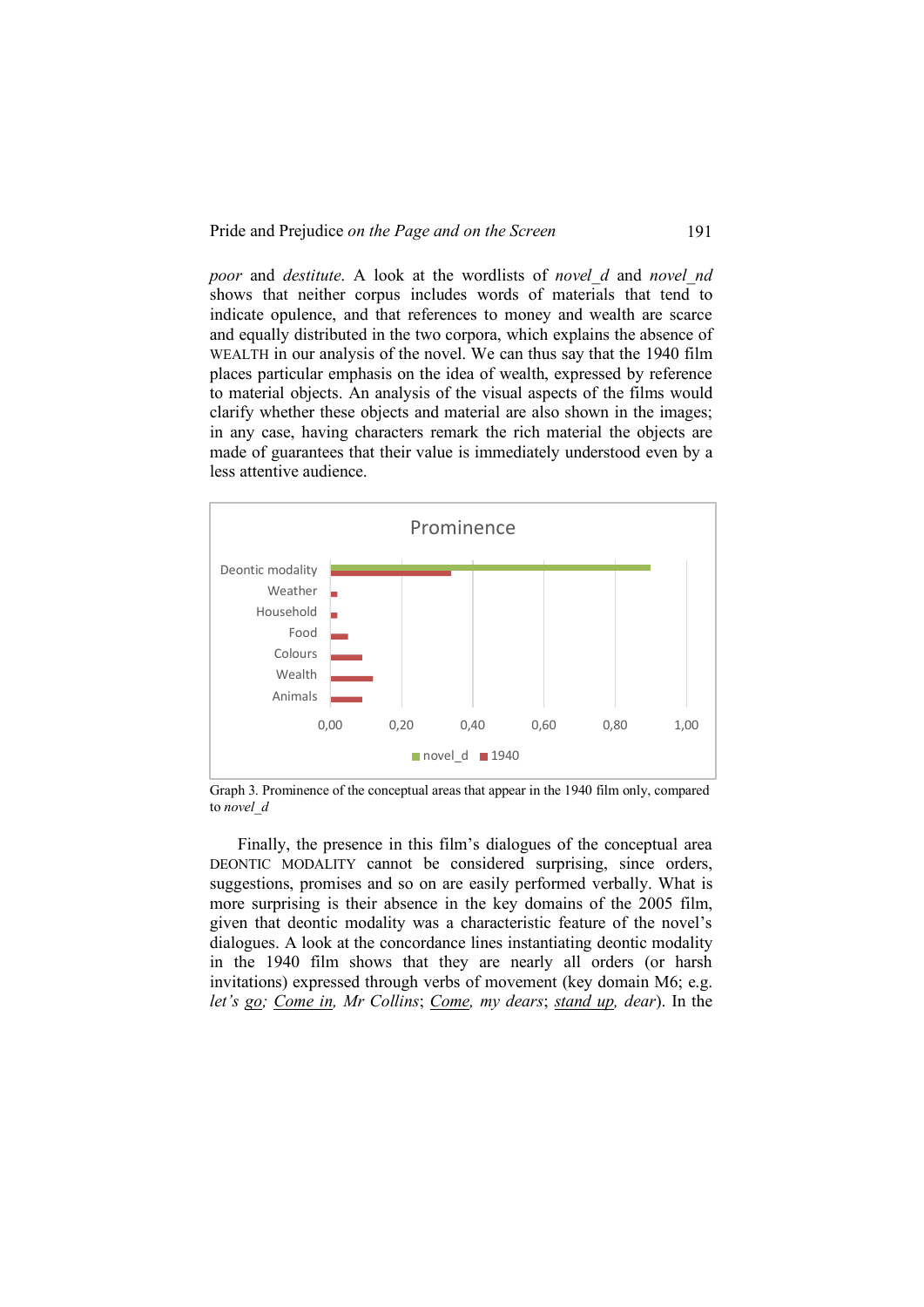novel's dialogues, deontic modality is instantiated in a totally different range of verbs and expressions belonging to other semantic fields (S7.4+, A5.1++, S6+, A9+; see Table 2, Section 4.1.2). This suggests that the conceptual area of DEONTIC MODALITY appears in the 1940 film dialogues for reasons that are unrelated to its presence in the novel's dialogues. Furthermore, the absence of similar phrases in the 2005 film suggests that they may serve to mark the film as a representative of the screwball genre, a genre where characters are black or white personalities and the scene is dominated by action.

#### *4.2.3 Summary of findings*

The analyses in this section showed that there is no direct correspondence between the topics dealt with in the dialogues in the novel and those dealt with in the film dialogues. Some of the conceptual areas appearing in the key domains of the film dialogues were characteristic of, or prominent in, the novel's dialogues (MARRIAGE, EPISTEMIC MODALITY, EVALUATION, SPOKEN TRAITS and MENTAL ACTIONS for both films; DEONTIC MODALITY and COMMUNICATION for the 1940 film only). Other conceptual areas were characteristic of, or prominent in, the narrative parts (MATERIAL ACTIONS, SOCIAL ACTIONS and CHARACTERS for both films), and yet others did not appear in the key domains of the novel subsets (FAMILY TIES for both films; ANIMALS, COLOURS, FOOD, WEATHER, HOUSEHOLD and WEALTH for the 1940 film only).

Our analysis of the instantiations of the conceptual areas led us to attribute the presence of each of them to one or more of the following motivations, many of which are well-known functions of film dialogue: verbally clarifying the social and interpersonal relations among characters (conceptual area FAMILY TIES); supporting the development of the plot (conceptual areas MATERIAL ACTIONS and SOCIAL ACTIONS, ANIMALS, COLOURS, FOOD, WEATHER and HOUSEHOLD); representing a large amount of action performed in different places and by several characters in the limited running time available (conceptual areas MATERIAL ACTIONS and SOCIAL ACTIONS); giving relevance to a specific conceptual area (conceptual areas MATERIAL ACTIONS, SOCIAL ACTIONS, MARRIAGE, WEALTH); clearly identifying characters (conceptual area CHARACTERS); making the film dialogues sound natural (conceptual area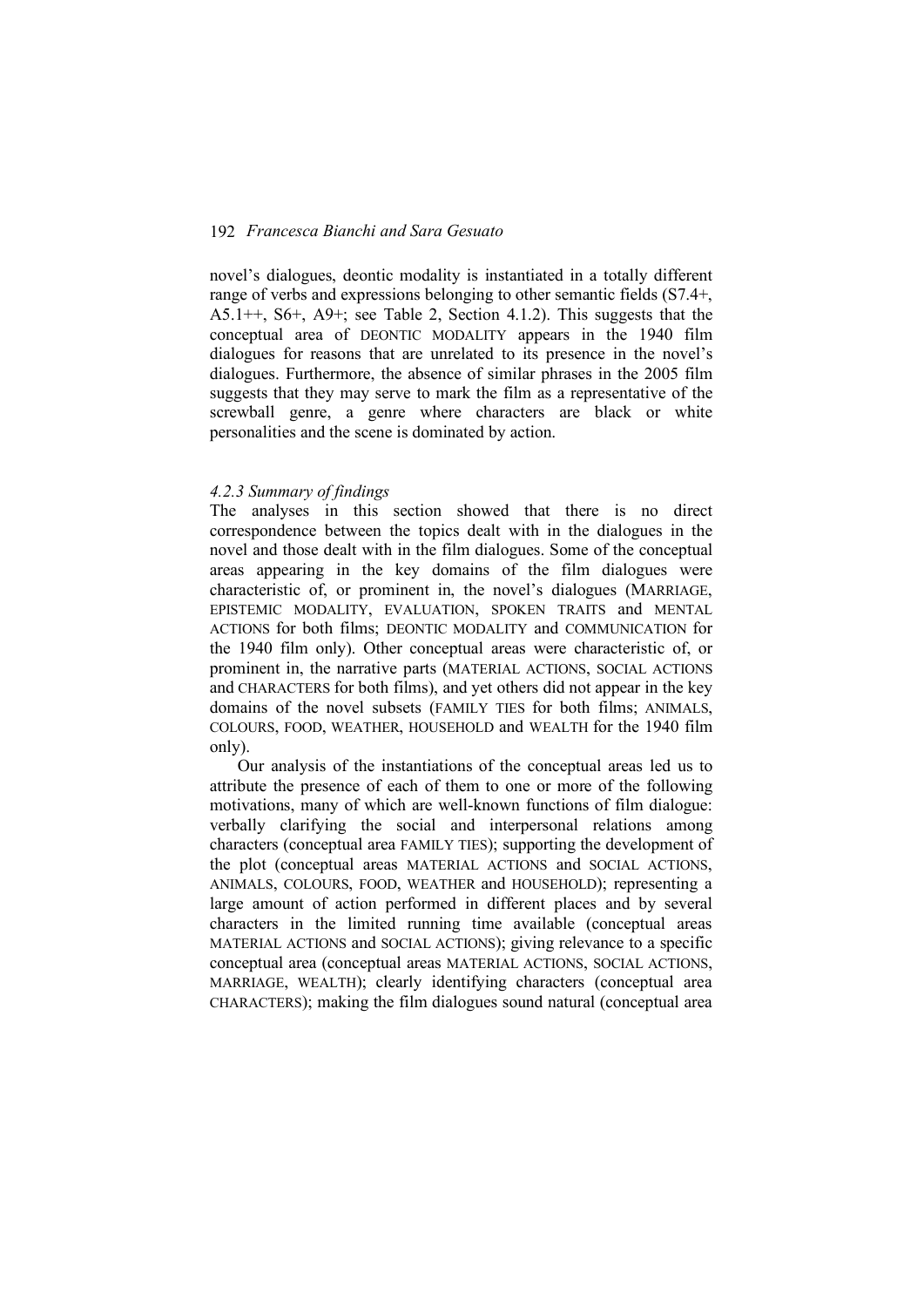CHARACTERS); impossibility of rendering a given conceptual area visually (conceptual areas EPISTEMIC MODALITY, EVALUATION and MENTAL ACTIONS); and characterising the film genre (conceptual areas ANIMALS, COLOURS, FOOD, WEATHER, HOUSEHOLD and DEONTIC MODALITY).

The analysis also showed that selective choices were probably made by script writers in creating the dialogues in order to fit such a long and complex story into the limited running time of a single film (lasting 113 to 127 minutes). This was evident in conceptual areas EPISTEMIC MODALITY, EVALUATION, MENTAL ACTIONS and SPOKEN TRAITS.

#### *5. Conclusion*

This study set out to explore whether and how the dialogic component in the novel *Pride and Prejudice* by Jane Austen differs in terms of conceptual areas from the non-dialogic parts, and from the dialogues in its 1940 and 2005 film adaptations. To do so, we compared the dialogic and the narrative parts of the novel, and then the dialogic subtitles of the two films, taken separately, against the dialogues in the novel. We used a corpus-informed method; automatic semantic tagging and the automatic extraction of key domains were accompanied by a manual analysis of the concordance lines instantiating the extracted key domains. This led to a reclassification of the topics as labelled by the software into a lower number of conceptual areas, which took co-textual information into consideration and cut across key domains.

Comparison between the dialogic and the narrative parts in the novel (Section 4.1) showed that the two are largely complementary, highlighting their rather distinct conceptual areas. Comparison of the film dialogues to the dialogues in the novel (Section 4.2) showed both qualitative and quantitative similarities and differences in the topics covered. Some conceptual areas emerging as prominent in the films are also characteristic of the dialogues in the novel; others appear to have migrated from the narrative parts of the novel to the film dialogues. Still other conceptual areas, though present in the novel, are not characteristic or prominent in any of its two components. Our findings suggest that there is a complex interplay between the dialogic and narrative planes of discourse in a novel on the one hand, and between a novel and its filmic rendering, on the other.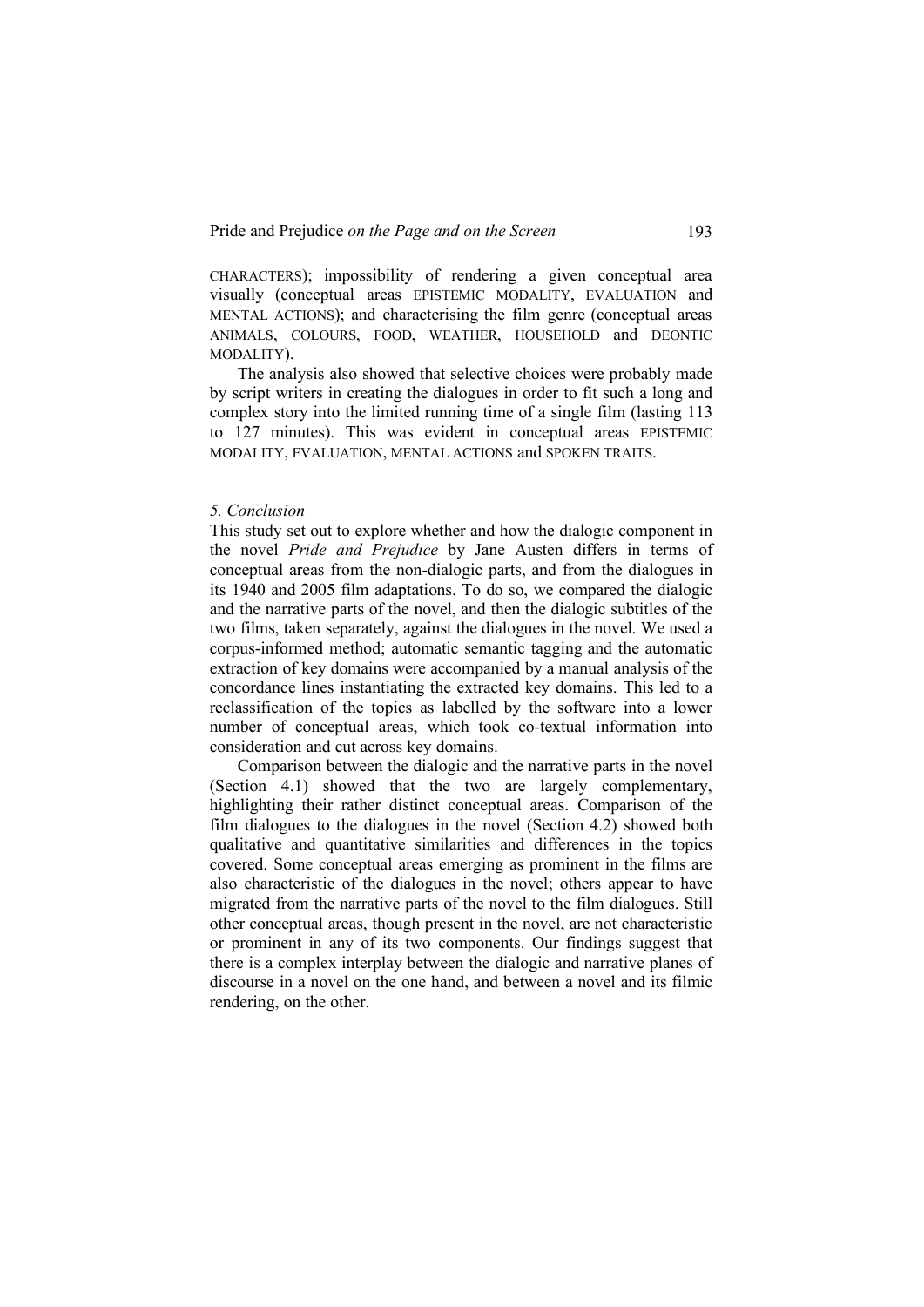This study illustrates in detail the varied functions that dialogue performs in one specific fictional text, and how these are adapted to the semiotic needs and goals of its film adaptations, highlighting the conceptual relationships existing between the original work and those specific film transpositions.

Given the research slant adopted, which involved comparing and contrasting the novel's dialogues all together first with the novel's narrative components taken as a whole, and then with the films' dialogues, other questions remain unanswered. A more fine-grained analysis might consider distinguishing, on the one hand, between uninterrupted dialogic utterances and those interrupted by suspensions (i.e. narrative segments between dialogues), and on the other, between general narrative parts and suspensions. A more ambitious goal would involve comparing and contrasting the text segments instantiating the different modes of discourse described by Hough (1970) so as to detect their specific semantic focus. In addition, it might be worthwhile to selectively examine each character's speech, both in the novel and the films, so as to determine their specific topics and styles. In parallel, the speech of the same character in the novel versus the films could reveal peculiar phraseological and/or content-related traits. This type of description could lead to character profiling (cf. Culpeper 2002). Finally, an analysis of the visual aspects of the films would ascertain whether some of the conceptual areas found in the dialogues (e.g. material and social actions) are also present in the images, thus giving rise to intrasemiotic redundancy.

# *References*

- Aragay, Mireira and Gemma López. 2005. "Inf(l)ecting *Pride and Prejudice*: Dialogism, intertextuality, and adaptation." *Books in Motion. Adaptation, Intertextuality, Authorship*. Ed. Mireira Aragay. Amsterdam and New York: Rodopi. 181-200.
- Archer, Dawn, and Paul Rayson. 2004. *Using the UCREL Automated Semantic Analysis System to Investigate Differing Concerns in Refugee Literature*. Accessed at https://pdfs.semanticscholar.org/ bccf/25cfcf7ee4a388ba45b1b7af97c5f18955ef.pdf.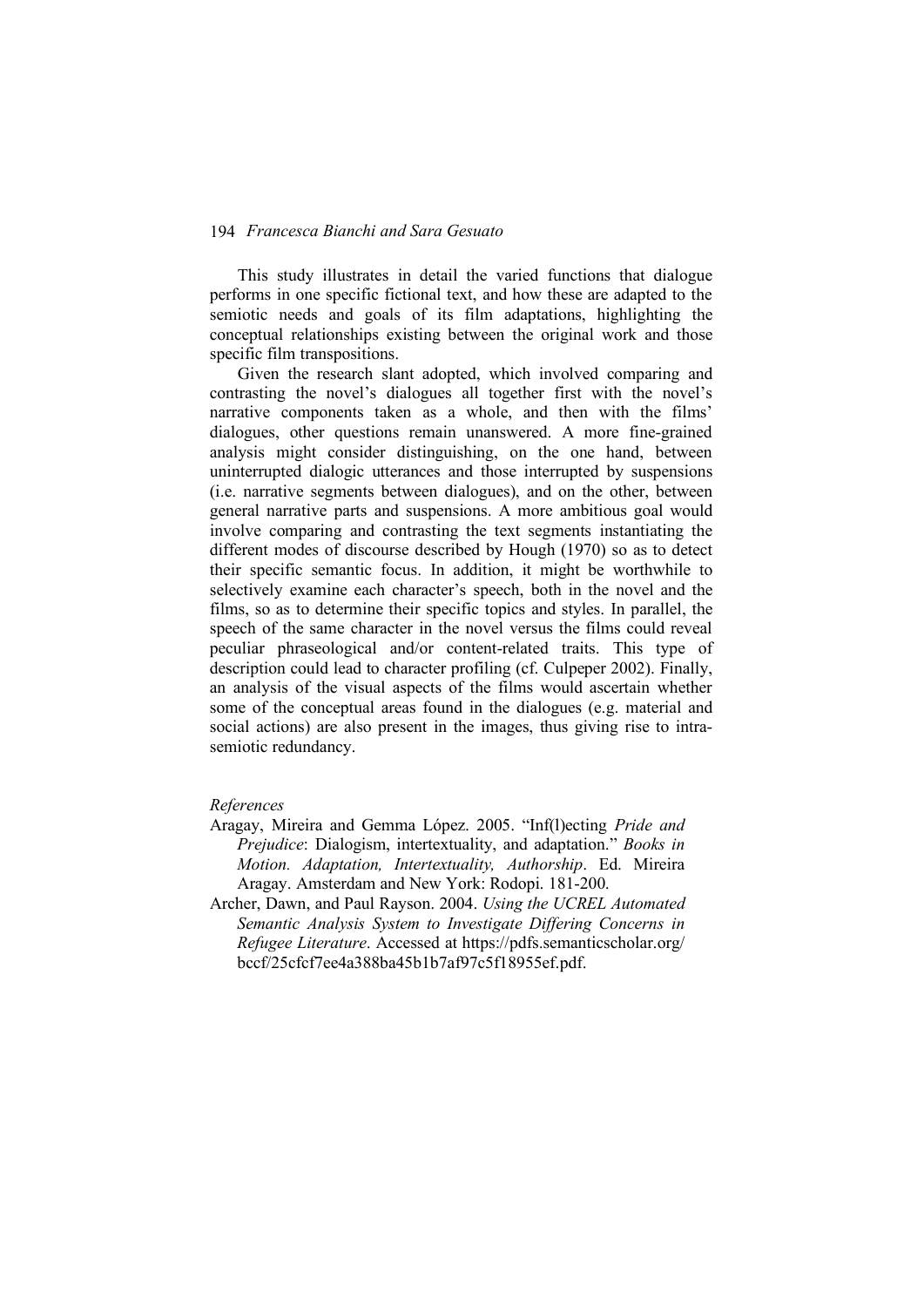- Bianchi, Francesca. 2015. "Integrazione e apprendimento. I prodotti cinetelevisivi come strumento didattico linguistico e culturale per il mediatore e il migrante." *Lingue e Linguaggi* 16: 237-263.
- Bianchi, Francesca. 2016. "Subtitling Jane Austen: *Pride & Prejudice* by Joe Wright." *Pride and Prejudice: A Bicentennial Bricolage*. Ed. Caterina Colomba. Udine: Forum. 241-253.
- Bianchi, Francesca and Sara Gesuato. 2019. "The adaptation of a novel to filmic needs: Thematic focus in the subtitles of two filmic versions of 'Pride and Prejudice'". *Textus* 2: 93-109.
- Boozer, Jack. 2008. "Introduction: The screenplay and authorship in adaptation." *Authorship in Film Adaptation*. Ed. Jack Boozer. Austin: University of Texas Press. 1-30.
- Chan, Mary M. 2007. "Location, location, location: The spaces of *Pride & Prejudice*." *Persuasions: The Jane Austen Journal On-Line* 27 (2): no pagination.
- Cohen, Keith. 1979. *Film and Literature: The Dynamics of Exchange*, New Haven: Yale University Press.
- Cobb, Shelley. 2008. "Adaptable Bridget: Generic intertextuality and postfeminism in *Bridget Jones's Diary*." *Authorship in Film Adaptation*. Ed. Jack Boozer. Austin: University of Texas Press. 281-304.
- Culpeper, Jonathan. 2002. "Computers, language characterization: An analysis of six characters in Romeo and Juliet". *Conversation in Life and in Literature. Papers from the ASLA Symposium. Association Suedoise de Linguistique Appliquée (ASLA) 15*. Eds. Ulla Melander-Mattala, Carin Ostman and Merja Kyto. Uppsala: Universitetstryckeriet. 11-30
- Culpeper, Jonathan, Dawn Archer and Paul Rayson. 2009. "Love— 'A familiar of a devil'? An exploration of key domains in Shakespeare's comedies and tragedies." *What's in a Word-List? Investigating Word Frequency and Keyword Extraction. Digital Research in the Arts and Humanities*. Ed. Dawn Archer. Ashgate: Farnham. 136-157.
- Dole, Carol M. 2007. "Jane Austen and mud: *Pride & Prejudice* (2005), British realism, and the heritage film." *Persuasions: The Jane Austen Journal On-Line* 27 (2): no pagination.
- Dudley, Andrew. 1984. *Concepts in Film Theory*. Oxford: Oxford University Press.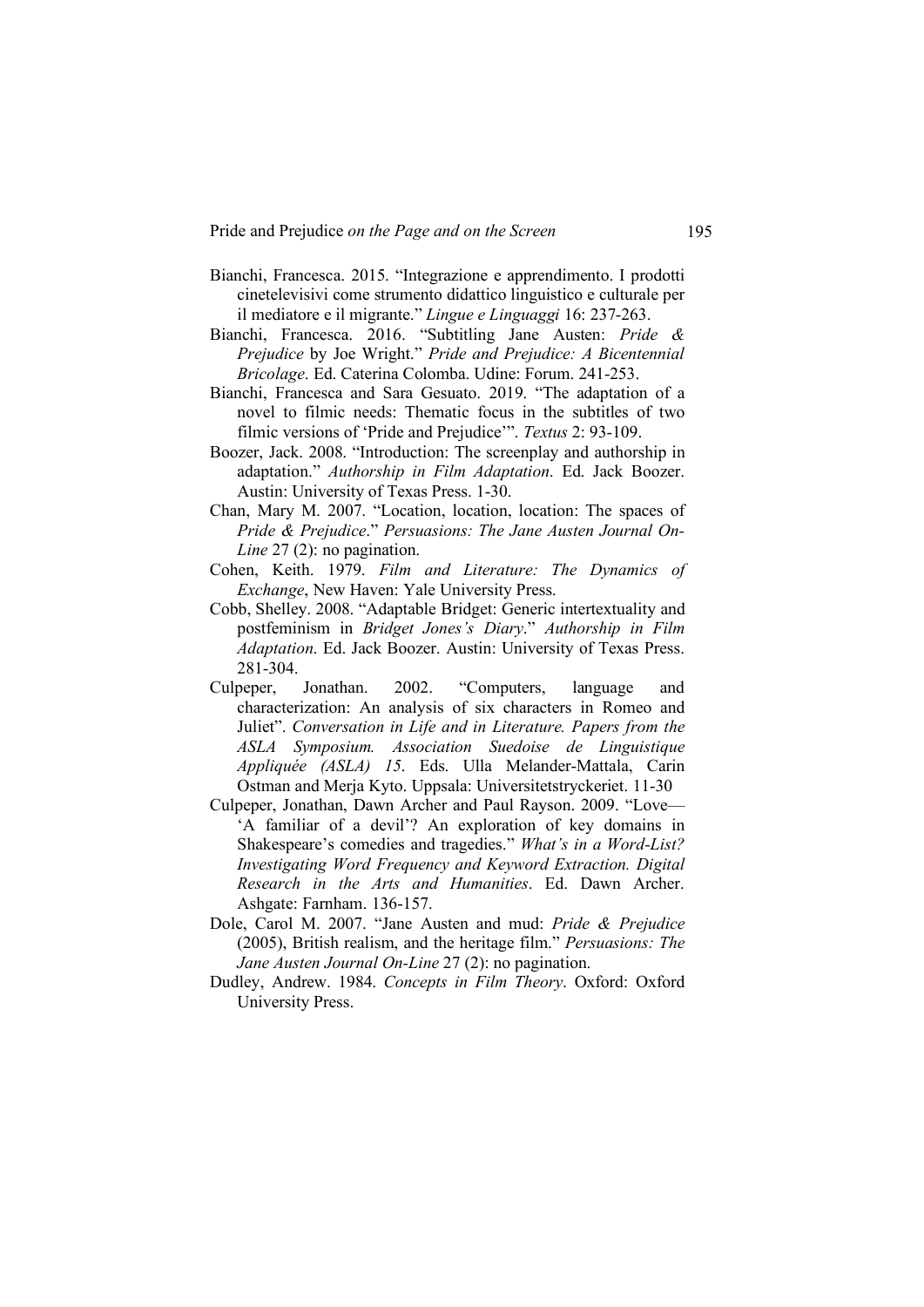- Fischer-Starcke, Bettina. 2010. *Corpus Linguistics in Literary Analysis. Jane Austen and her Contemporaries.* London and New York: Continuum.
- Gehring, Wes D. 2002. *Romantic vs. Screwball Comedy: Charting the Difference*. Lanham, MA: Scarecrow Press.
- Hough, Graham. 1970. "Narrative and dialogue in Jane Austen." *Critical Quarterly* 12 (3): 201-229.
- Hudelet, Ariane. 2005. "Incarnating Jane Austen: The role of sound in the recent film adaptations." *Persuasions* 27: 175-184.
- Klein, Michael and Gillian Parker (Eds.). 1981. *The English Novel and the Movies*. New York: Frederick Ungar Publishing.
- Leech, Geoffrey N. and Michael H. Short. 2007. *Style in Fiction. A Linguistic Introduction to English Fictional Prose*. Second edition. Harlow, UK: Pearson Education.
- Lu, Shenghui. 1999. *Transformation et Réception du Texte par le Film*. Bern: Peter Lang.
- McFarlane, Brian. 1996. *Novel to Film: An Introduction to the Theory of Adaptation*. Oxford: Clarendon Press.
- Mahlberg, Michaela, Peter Stockwell, Johan de Joode, Catherine Smith and Matthew Brook O'Donnell. 2016. "CLiC Dickens— Novel uses of concordances for the integration of corpus stylistics and cognitive poetics." *Corpora* 11 (3): 433-463.
- Martin, Lydia. 2007. "Joe Wright's *Pride & Prejudice*: From Classicism to Romanticism." *Persuasions: The Jane Austen Journal On-Line* 27 (2): no pagination.
- Orr, Christopher. 1984. "The discourse on adaptation." *Wide Angle* 6 (2): 72-76.
- Otnes, Cele C. and Elizabeth Pleck. 2003. *Cinderella Dreams: The Allure of the Lavish Wedding*. Berkeley, CA.: University of California Press.
- Parrill, Sue. 2002. *Jane Austen on Film and Television. A Critical Study of the Adaptations*. Jefferson, NC: McFarland.
- Rayson, Paul. 2003. *Matrix: A Statistical Method and Software Tool for Linguistic Analysis through Corpus Comparison*. Ph.D. thesis, Lancaster University.
- Rayson, Paul. 2008. "From key words to key semantic domains." *International Journal of Corpus Linguistics* 13 (4): 519-549.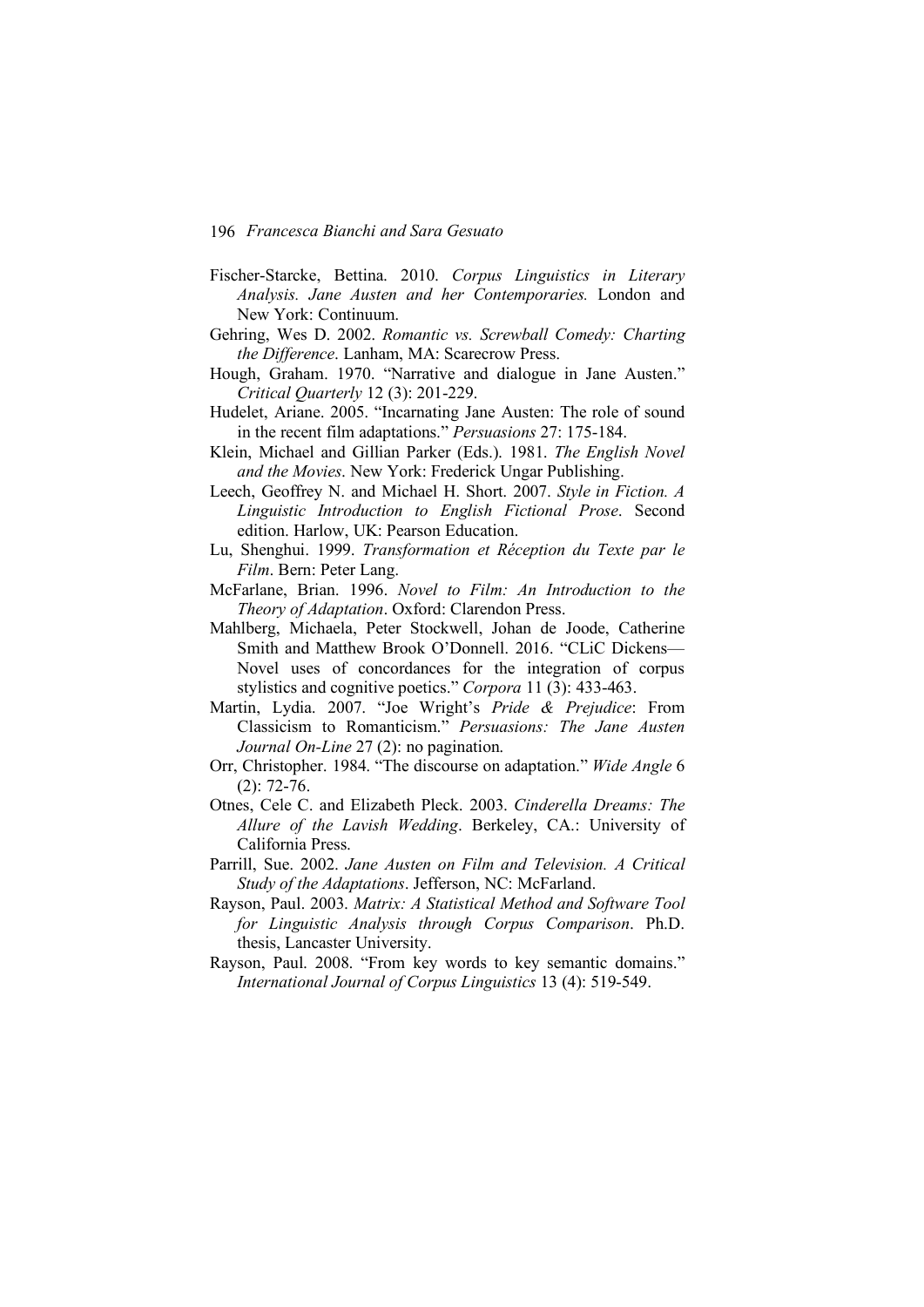Pride and Prejudice *on the Page and on the Screen* 197

- Scholz, Anne-Marie. 2013. *From Fidelity to History: Film Adaptations as Cultural Events in the Twentieth Century*. New York/Oxford: Berghahn.
- Snyder, Mary H. 2011. *Analyzing Literature-to-Film Adaptations. A Novelist's Exploration and Guide*. London: Continuum.
- Stovel, Nora Foster. 2006. "From page to screen: Dancing to the altar in recent film adaptations of Jane Austen's novels." *Persuasions*  28: 185-198.
- Stovel, Nora Foster. 2007. "An invitation to the dance and a proposal of marriage: Jane Austen's *Emma* and two film adaptations." *Persuasions: The Jane Austen Journal On-Line* 28 (1): no pagination.
- Stovel, Nora Foster. 2011. "From page to screen: Emma Thompson's film adaptation of *Sense and Sensibility*." *Persuasions: The Jane Austen Journal On-Line* 32 (1): no pagination.
- Stovel, Nora Foster. 2013. "'Will you dance?" Film adaptations of *Pride and Prejudice*." *Persuasions: The Jane Austen Journal On-Line* 34 (1): no pagination.
- Stubbs, Michael. 2001. *Words and Phrases: Corpus Studies of Lexical Semantics*. Oxford /Malden: Blackwell.
- Taylor, Christopher. 1999. "Look who's talking. An analysis of film dialogue as a variety of spoken discourse." *Massed Medias: Linguistic Tools for Interpreting Media Discourse*. Eds. Linda Lombardo, Louann Haarman, John Morley and Christopher Taylor. Milano: LED. 247-278.
- Wagner, Geoffrey. 1975. *The Novel and the Cinema*. Rutherford, NJ: Fairleigh Dickinson University Press.
- Wakefield, Sarah. 2007. "How masculinity plays: Effects of musicianship in the 1995 film adaptation of *Sense and Sensibility*." *Persuasions: The Jane Austen Journal On-Line* 28 (1): no pagination.
- Woodworth, Megan A. 2007. "'I am a gentleman's daughter'? Translating class from Austen's page to the twenty-first-century screen." *Persuasions: The Jane Austen Journal On-Line* 27 (2): no pagination.
- Zettl, Herbert. 2008. *Sight, Sound, Motion. Applied media aesthetics*. Fifth edition. Wadsworth Pub. Co., Belmont.